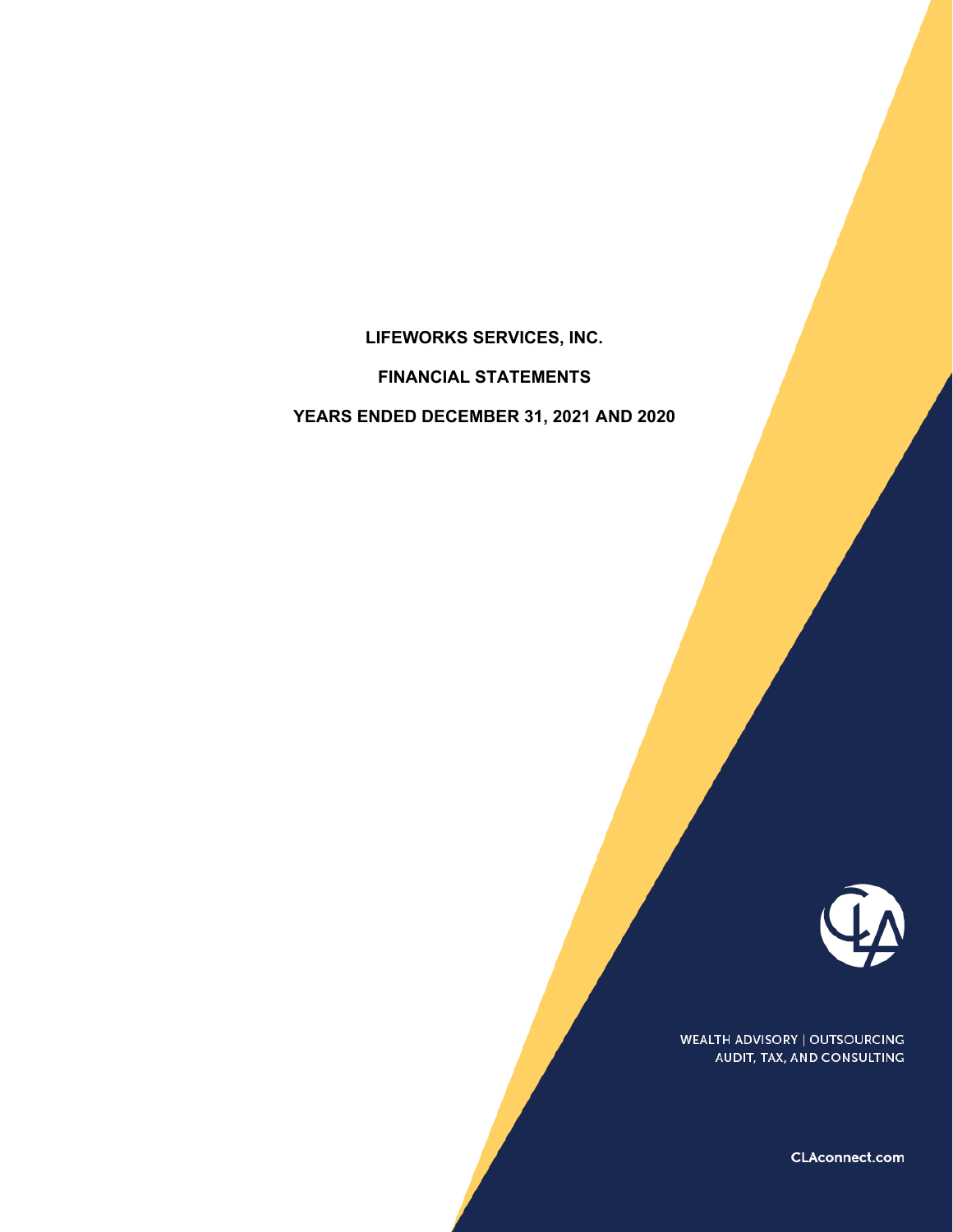### **LIFEWORKS SERVICES, INC. TABLE OF CONTENTS YEARS ENDED DECEMBER 31, 2021 AND 2020**

| <b>INDEPENDENT AUDITORS' REPORT</b>      | 1  |
|------------------------------------------|----|
| <b>FINANCIAL STATEMENTS</b>              |    |
| <b>STATEMENTS OF FINANCIAL POSITION</b>  | 3  |
| <b>STATEMENTS OF ACTIVITIES</b>          | 4  |
| <b>STATEMENTS OF FUNCTIONAL EXPENSES</b> | 6  |
| <b>STATEMENTS OF CASH FLOWS</b>          | 10 |
| <b>NOTES TO FINANCIAL STATEMENTS</b>     | 11 |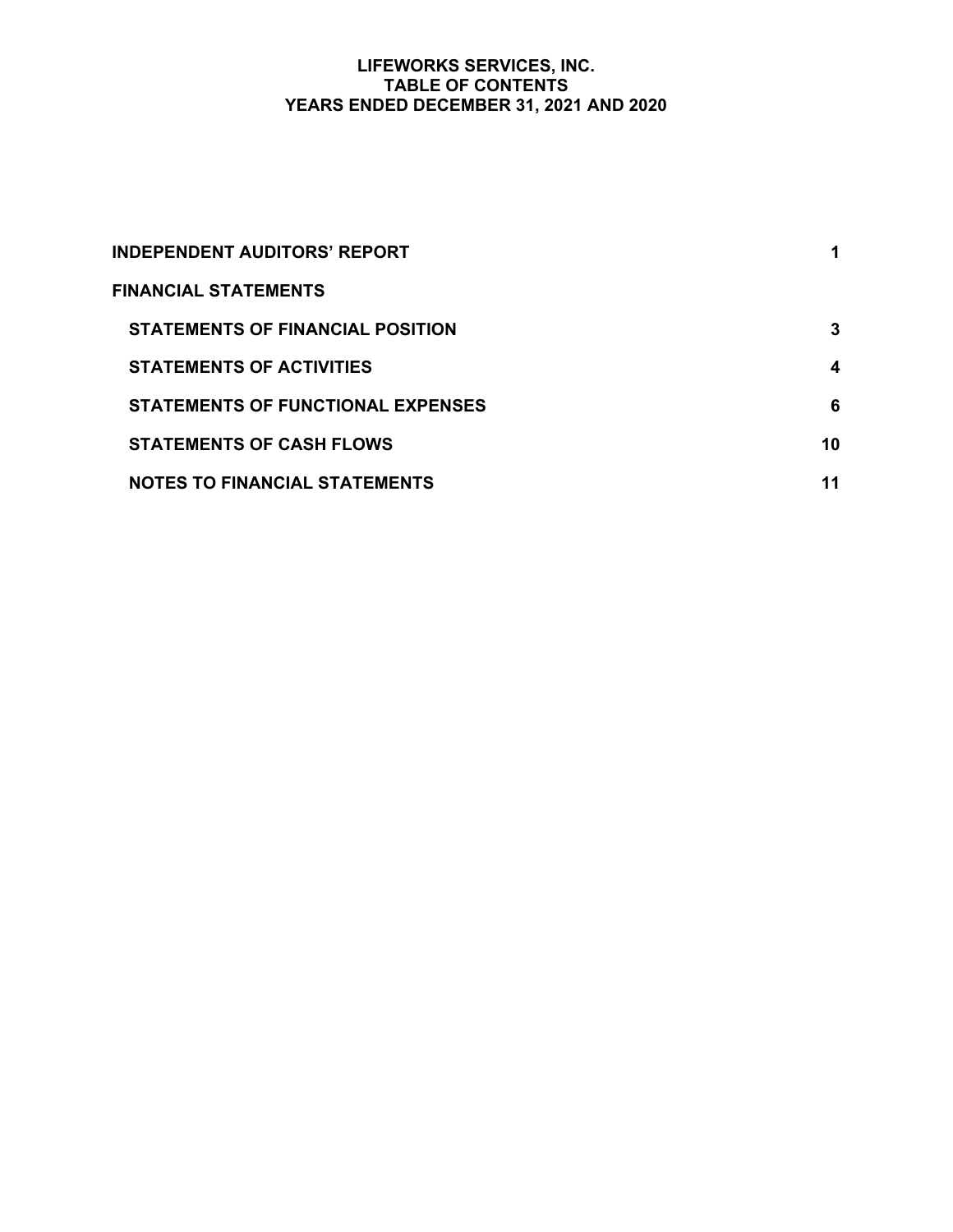

**CliftonLarsonAllen LLP CLAconnect.com** 

# **INDEPENDENT AUDITORS' REPORT**

Board of Directors Lifeworks Services, Inc. Eagan, Minnesota

### *Opinion*

We have audited the accompanying financial statements of Lifeworks Services, Inc. (Lifeworks) which comprise the statements of financial position as of December 31, 2021 and 2020, and the related statements of activities, functional expenses, and cash flows for the years then ended, and the related notes to the financial statements.

In our opinion, the financial statements referred to above present fairly, in all material respects, the financial position of Lifeworks as of December 31, 2021 and 2020, and the results of its operations and its cash flows for the years then ended in accordance with accounting principles generally accepted in the United States of America.

### *Basis for Opinion*

We conducted our audits in accordance with auditing standards generally accepted in the United States of America (GAAS). Our responsibilities under those standards are further described in the Auditors' Responsibilities for the Audit of the Financial Statements section of our report. We are required to be independent of Lifeworks and to meet our other ethical responsibilities in accordance with the relevant ethical requirements relating to our audits. We believe that the audit evidence we have obtained is sufficient and appropriate to provide a basis for our audit opinion.

### *Responsibilities of Management for the Financial Statements*

Management is responsible for the preparation and fair presentation of the financial statements in accordance with accounting principles generally accepted in the United States of America, and for the design, implementation, and maintenance of internal control relevant to the preparation and fair presentation of financial statements that are free from material misstatement, whether due to fraud or error.

In preparing the financial statements, management is required to evaluate whether there are conditions or events, considered in the aggregate, that raise substantial doubt about Lifeworks' ability to continue as a going concern for one year after the date the financial statements are available to be issued.

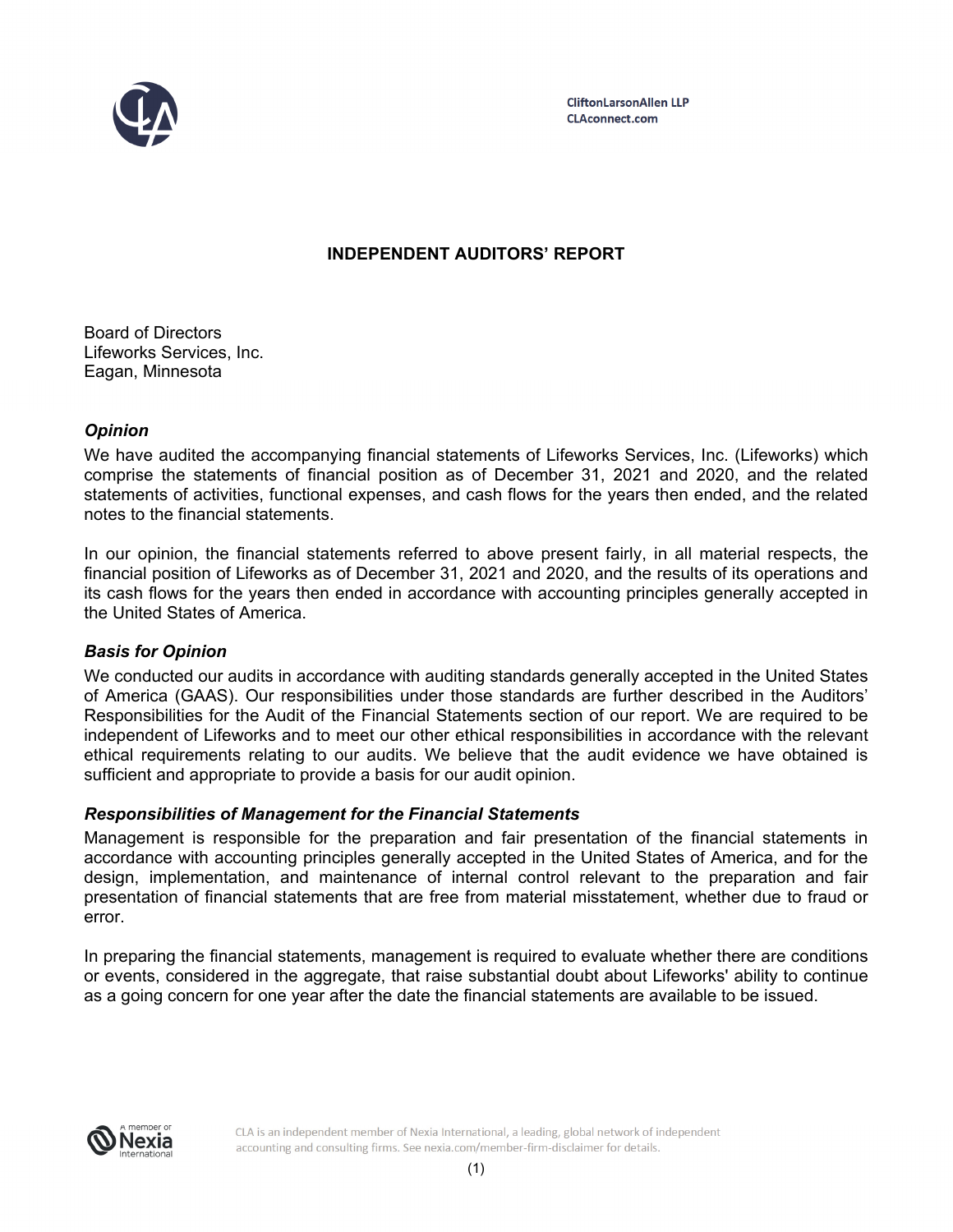### *Auditors' Responsibilities for the Audit of the Financial Statements*

Our objectives are to obtain reasonable assurance about whether the financial statements as a whole are free from material misstatement, whether due to fraud or error, and to issue an auditors' report that includes our opinion. Reasonable assurance is a high level of assurance but is not absolute assurance and therefore is not a guarantee that an audit conducted in accordance with GAAS will always detect a material misstatement when it exists. The risk of not detecting a material misstatement resulting from fraud is higher than for one resulting from error, as fraud may involve collusion, forgery, intentional omissions, misrepresentations, or the override of internal control. Misstatements are considered material if there is a substantial likelihood that, individually or in the aggregate, they would influence the judgment made by a reasonable user based on the financial statements.

In performing an audit in accordance with GAAS, we:

- Exercise professional judgment and maintain professional skepticism throughout the audit.
- Identify and assess the risks of material misstatement of the financial statements, whether due to fraud or error, and design and perform audit procedures responsive to those risks. Such procedures include examining, on a test basis, evidence regarding the amounts and disclosures in the financial statements.
- Obtain an understanding of internal control relevant to the audit in order to design audit procedures that are appropriate in the circumstances, but not for the purpose of expressing an opinion on the effectiveness of Lifeworks' internal control. Accordingly, no such opinion is expressed.
- Evaluate the appropriateness of accounting policies used and the reasonableness of significant accounting estimates made by management, as well as evaluate the overall presentation of the financial statements.
- Conclude whether, in our judgment, there are conditions or events, considered in the aggregate, that raise substantial doubt about Lifeworks' ability to continue as a going concern for a reasonable period of time.

We are required to communicate with those charged with governance regarding, among other matters, the planned scope and timing of the audit, significant audit findings, and certain internal control related matters that we identified during the audit.

Viifton Larson Allen LLP

**CliftonLarsonAllen LLP** 

Minneapolis, Minnesota April 14, 2022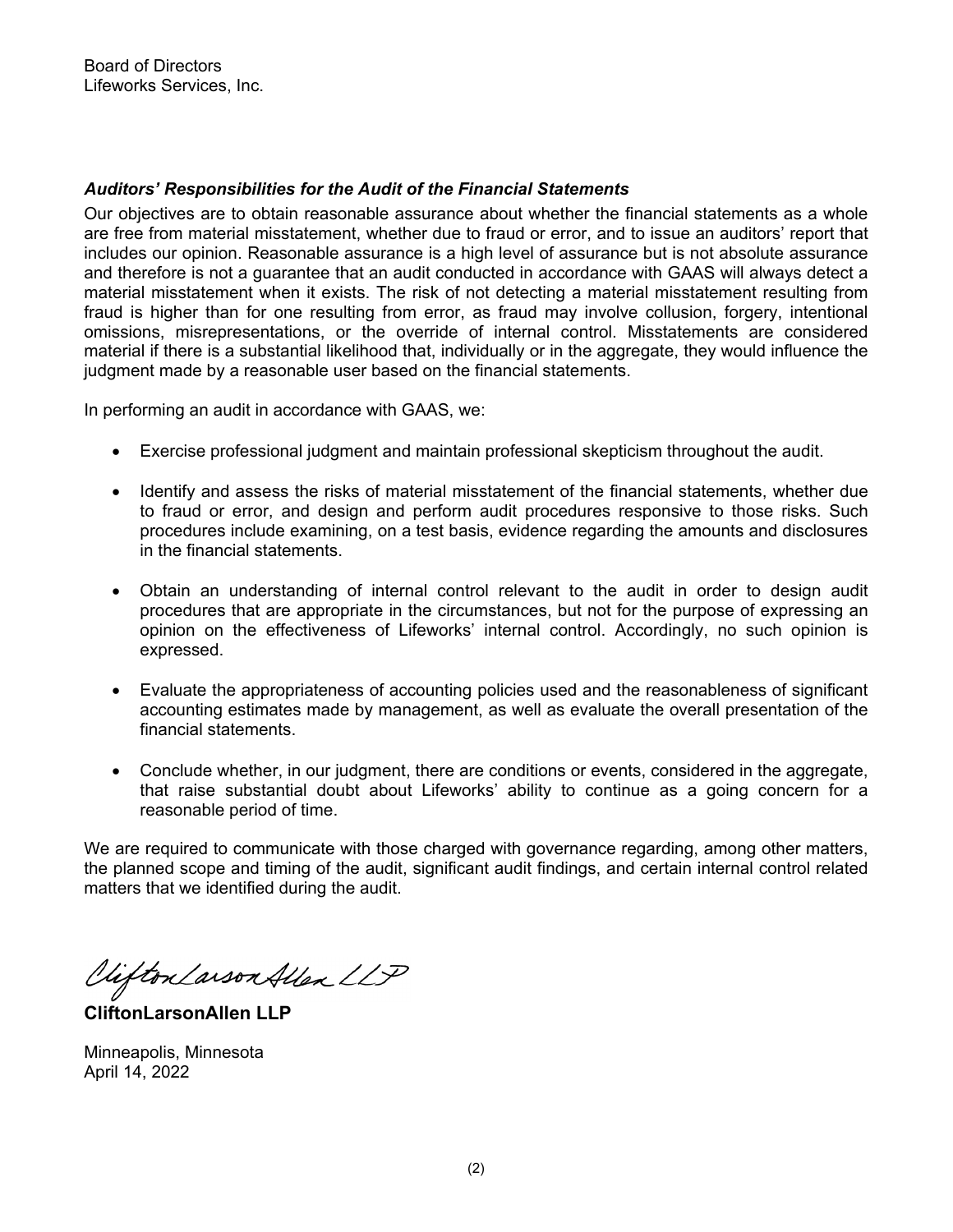### **LIFEWORKS SERVICES, INC. STATEMENTS OF FINANCIAL POSITION DECEMBER 31, 2021 AND 2020**

|                                                    | 2021             | 2020             |
|----------------------------------------------------|------------------|------------------|
| <b>ASSETS</b>                                      |                  |                  |
| Cash and Cash Equivalents                          | \$<br>5,022,374  | \$<br>7,502,131  |
| Accounts Receivable, Net                           | 6,311,171        | 6,652,618        |
| <b>Prepaid Expenses</b>                            | 544,030          | 387,331          |
| Investments                                        | 3,070,346        | 3,091,374        |
| Beneficial Interests in Assets Held by a Community |                  |                  |
| Foundation                                         | 23,522,054       | 16,788,885       |
| Promises to Give, Net                              | 89,800           | 4,583            |
| <b>Deferred Compensation</b>                       | 312,476          | 318,850          |
| Property and Equipment, Net                        | 3,287,392        | 3,293,449        |
| <b>Total Assets</b>                                | 42,159,643       | 38,039,221<br>\$ |
| <b>LIABILITIES AND NET ASSETS</b>                  |                  |                  |
| <b>LIABILITIES</b>                                 |                  |                  |
| <b>Accounts Payable</b>                            | \$<br>269,525    | \$<br>911,669    |
| <b>Accrued Salaries and Related Expenses</b>       | 3,032,426        | 3,624,467        |
| <b>Accrued Vacation and Sick Pay</b>               | 2,334,328        | 2,040,638        |
| <b>Other Accrued Expenses</b>                      | 161,279          | 600              |
| <b>Deferred Revenue</b>                            | 28,819           | 1,815            |
| <b>Deferred Leases</b>                             | 28,262           | 69,451           |
| <b>Deferred Compensation</b>                       | 312,476          | 318,850          |
| Notes Payable                                      | 1,353,632        | 1,493,524        |
| <b>Total Liabilities</b>                           | 7,520,747        | 8,461,014        |
| <b>NET ASSETS</b>                                  |                  |                  |
| <b>Without Donor Restrictions:</b>                 |                  |                  |
| Designated for Property and Equipment              | 1,933,760        | 1,799,925        |
| <b>Board-Designated Operating Reserve</b>          | 26,592,400       | 19,880,259       |
| Undesignated                                       | 6,085,436        | 7,892,523        |
| <b>Total Without Donor Restrictions</b>            | 34,611,596       | 29,572,707       |
| <b>With Donor Restrictions</b>                     | 27,300           | 5,500            |
| <b>Total Net Assets</b>                            | 34,638,896       | 29,578,207       |
| <b>Total Liabilities and Net Assets</b>            | 42,159,643<br>\$ | 38,039,221<br>\$ |

*See accompanying Notes to Financial Statements.*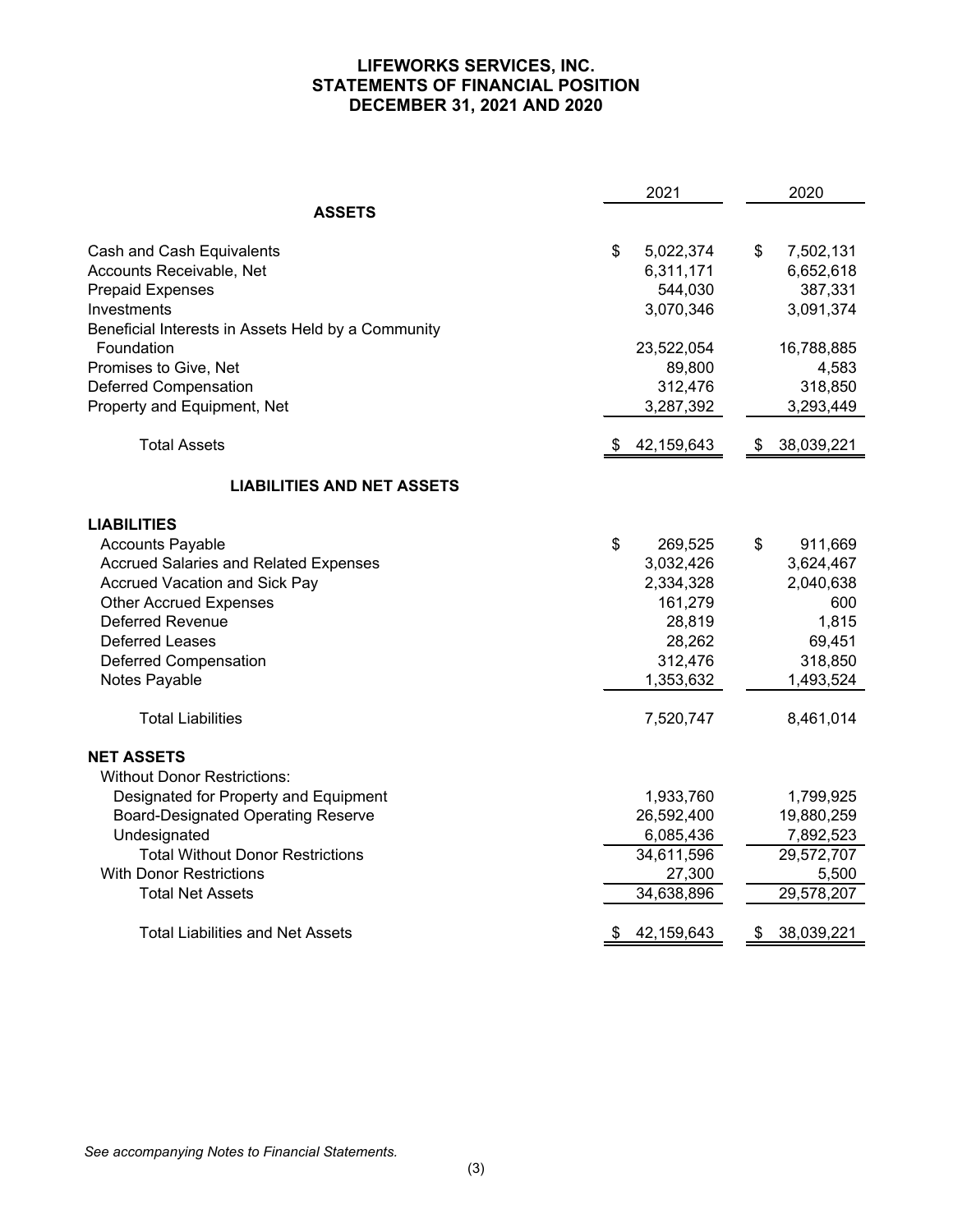### **LIFEWORKS SERVICES, INC. STATEMENTS OF ACTIVITIES YEARS ENDED DECEMBER 31, 2021 AND 2020**

|                                              |    |                      |    | 2021         |                  |
|----------------------------------------------|----|----------------------|----|--------------|------------------|
|                                              |    | <b>Without Donor</b> |    | With Donor   |                  |
|                                              |    | Restrictions         |    | Restrictions | Total            |
| <b>SUPPORT AND REVENUE</b>                   |    |                      |    |              |                  |
| <b>Service Contracts</b>                     | \$ | 78,146,979           | \$ |              | \$<br>78,146,979 |
| <b>Vocational Contracts</b>                  |    | 1,467,735            |    |              | 1,467,735        |
| <b>Contributions and Grants</b>              |    | 1,452,893            |    | 27,300       | 1,480,193        |
| Private Pay                                  |    | 5,571                |    |              | 5,571            |
| Interest Income                              |    | 15,644               |    |              | 15,644           |
| Investment Income (Loss)                     |    | (15, 878)            |    |              | (15, 878)        |
| Change in Value of Beneficial Interest in    |    |                      |    |              |                  |
| Assets Held by Community Foundation          |    | 3,733,169            |    |              | 3,733,169        |
| <b>COVID Relief Contributions and Grants</b> |    | 598,561              |    |              | 598,561          |
| Other                                        |    | 89,096               |    |              | 89,096           |
| Net Assets Released from Restrictions        |    | 5,500                |    | (5,500)      |                  |
| <b>Total Support and Revenue</b>             |    | 85,499,270           |    | 21,800       | 85,521,070       |
| <b>EXPENSES</b>                              |    |                      |    |              |                  |
| <b>Program Services</b>                      |    | 73,871,736           |    |              | 73,871,736       |
| <b>Supporting Services:</b>                  |    |                      |    |              |                  |
| Administration                               |    | 6,223,421            |    |              | 6,223,421        |
| Development                                  |    | 365,224              |    |              | 365,224          |
| <b>Total Supporting Services</b>             |    | 6,588,645            |    |              | 6,588,645        |
| <b>Total Expenses</b>                        |    | 80,460,381           |    |              | 80,460,381       |
| <b>CHANGE IN NET ASSETS</b>                  |    | 5,038,889            |    | 21,800       | 5,060,689        |
| Net Assets - Beginning of Year               |    | 29,572,707           |    | 5,500        | 29,578,207       |
| <b>NET ASSETS - END OF YEAR</b>              | S  | 34,611,596           | \$ | 27,300       | \$<br>34,638,896 |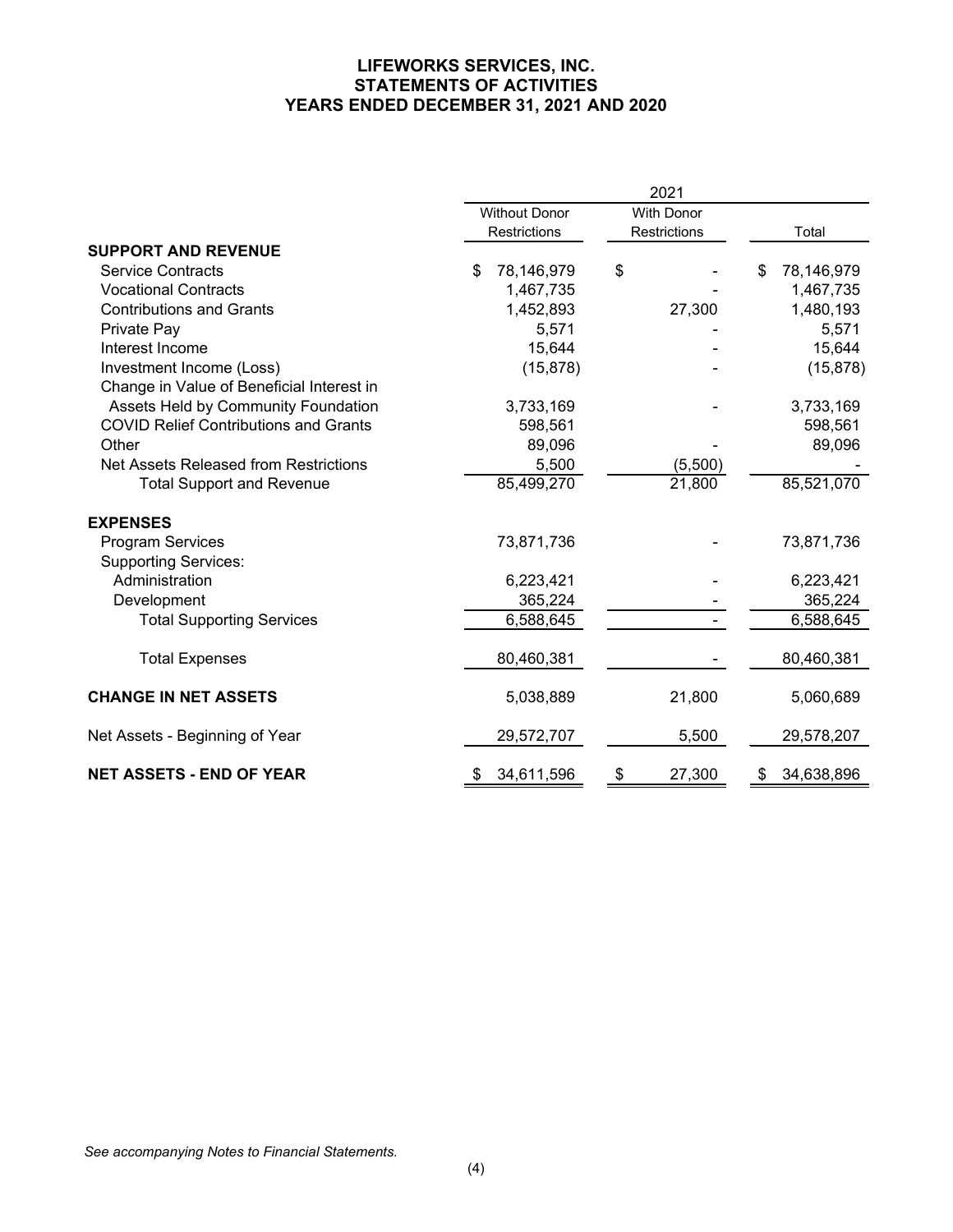### **LIFEWORKS SERVICES, INC. STATEMENTS OF ACTIVITIES (CONTINUED) YEARS ENDED DECEMBER 31, 2021 AND 2020**

|                                                                           |                      | 2020              |                  |
|---------------------------------------------------------------------------|----------------------|-------------------|------------------|
|                                                                           | <b>Without Donor</b> | <b>With Donor</b> |                  |
|                                                                           | Restrictions         | Restrictions      | Total            |
| <b>SUPPORT AND REVENUE</b>                                                | \$<br>71,487,806     | \$                | \$<br>71,487,806 |
| <b>Service Contracts</b>                                                  | 1,331,451            |                   | 1,331,451        |
| <b>Vocational Contracts</b>                                               | 814,982              | 117,500           | 932,482          |
| <b>Contributions and Grants</b>                                           | 22,171               |                   | 22,171           |
| Private Pay                                                               | 11,684               |                   | 11,684           |
| Interest Income                                                           | 27,177               |                   | 27,177           |
| Investment Income (Loss)                                                  |                      |                   |                  |
| Change in Value of Beneficial Interest in                                 | 1,282,928            |                   | 1,282,928        |
| Assets Held by Community Foundation                                       | 2,783,598            |                   | 2,783,598        |
| <b>COVID Relief Contributions and Grants</b>                              | 127,666              |                   | 127,666          |
| Other                                                                     | 209,500              | (209, 500)        |                  |
| Net Assets Released from Restrictions<br><b>Total Support and Revenue</b> | 78,098,963           | (92,000)          | 78,006,963       |
| <b>EXPENSES</b><br><b>Program Services</b>                                | 69,970,183           |                   | 69,970,183       |
| <b>Supporting Services:</b>                                               | 5,422,972            |                   | 5,422,972        |
| Administration                                                            | 333,804              |                   | 333,804          |
| Development<br><b>Total Supporting Services</b>                           | 5,756,776            |                   | 5,756,776        |
| <b>Total Expenses</b>                                                     | 75,726,959           |                   | 75,726,959       |
| <b>CHANGE IN NET ASSETS</b>                                               | 2,372,004            | (92,000)          | 2,280,004        |
| Net Assets - Beginning of Year                                            | 27,200,703           | 97,500            | 27,298,203       |
| <b>NET ASSETS - END OF YEAR</b>                                           | 29,572,707<br>\$     | \$<br>5,500       | 29,578,207<br>\$ |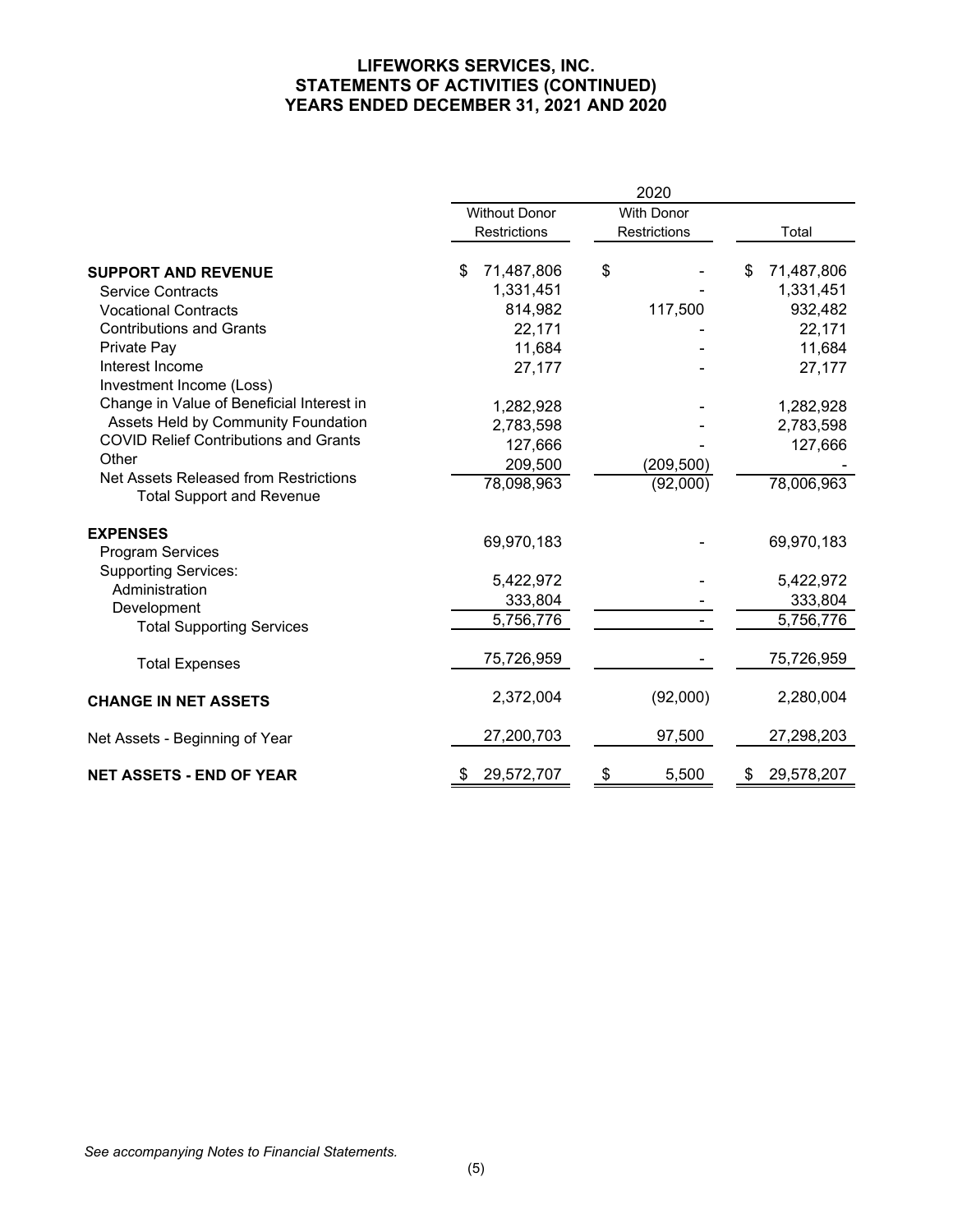### **LIFEWORKS SERVICES, INC. STATEMENT OF FUNCTIONAL EXPENSES YEAR ENDED DECEMBER 31, 2021**

|                                     | <b>Program Services</b> |    |            |    |                |    |              |    |                     |    |            |
|-------------------------------------|-------------------------|----|------------|----|----------------|----|--------------|----|---------------------|----|------------|
|                                     |                         |    |            |    |                |    |              |    |                     |    | Total      |
|                                     | Day                     |    | Employment |    |                |    | Fiscal       |    | <b>New Business</b> |    | Program    |
|                                     | Services                |    | Services   |    | Transportation |    | Services     |    | Development         |    | Services   |
| <b>EXPENSES</b>                     |                         |    |            |    |                |    |              |    |                     |    |            |
| <b>Salaries</b>                     | \$<br>1,449,698         | \$ | 4,242,824  | \$ | 253,055        | \$ | 55,137,830   | \$ | 139,265             | \$ | 61,222,672 |
| <b>Payroll Taxes and Benefits</b>   | 510,614                 |    | 1,296,902  |    | 75,947         |    | 3,531,901    |    | 50,965              |    | 5,466,329  |
| <b>Total Salaries and</b>           |                         |    |            |    |                |    |              |    |                     |    |            |
| <b>Related Benefits</b>             | 1,960,312               |    | 5,539,726  |    | 329,002        |    | 58,669,731   |    | 190,230             |    | 66,689,001 |
| <b>Fiscal Intermediary Purchase</b> |                         |    |            |    |                |    | 5,053,879    |    |                     |    | 5,053,879  |
| <b>Professional Services</b>        | 1,773                   |    | 7,257      |    | 978            |    | 2,008        |    | 800                 |    | 12,816     |
| Travel                              | 15,724                  |    | 147,669    |    | 318,140        |    | 100,995      |    |                     |    | 582,528    |
| Advertisement                       |                         |    |            |    |                |    |              |    |                     |    |            |
| Insurance                           | 25,947                  |    | 12,770     |    | 38,916         |    | 25,539       |    | 313                 |    | 103,485    |
| <b>Occupancy Costs</b>              | 696,156                 |    | 27,990     |    | 226            |    | 76,475       |    |                     |    | 800,847    |
| Telecommunication/Hosting           |                         |    |            |    |                |    |              |    |                     |    |            |
| Services                            | 73,413                  |    | 80,382     |    | 9,866          |    | 62,409       |    | 1,336               |    | 227,406    |
| <b>Equipment Expenses</b>           | 40,946                  |    | 25,885     |    | 1,732          |    | 13,592       |    |                     |    | 82,155     |
| <b>Other Supplies</b>               | 5,878                   |    | 8,628      |    | 423            |    | 3,106        |    |                     |    | 18,035     |
| Printing                            | 55                      |    | 2,022      |    |                |    | 7,924        |    | 100                 |    | 10,101     |
| Postage                             | 257                     |    | 296        |    | 30             |    | 12,809       |    |                     |    | 13,392     |
| Recruitment, Training, and          |                         |    |            |    |                |    |              |    |                     |    |            |
| Meetings                            | 2,888                   |    | 6,244      |    | 605            |    | 18,543       |    | 1,804               |    | 30,084     |
| Memberships and                     |                         |    |            |    |                |    |              |    |                     |    |            |
| Subscriptions                       | 3,276                   |    | 8,656      |    | 2,316          |    | 9,264        |    |                     |    | 23,512     |
| Events                              |                         |    |            |    |                |    |              |    |                     |    |            |
| Recognition                         | 5,930                   |    | 11,618     |    | 1,495          |    | 2,799        |    | 51                  |    | 21,893     |
| Interest                            | 48,013                  |    |            |    |                |    |              |    |                     |    | 48,013     |
| <b>Miscellaneous</b>                | 4,383                   |    | 21,708     |    | 353            |    | 128,145      |    |                     |    | 154,589    |
| <b>Total Functional</b>             |                         |    |            |    |                |    |              |    |                     |    |            |
| <b>Expenses</b>                     | 2,884,951               | S  | 5,900,851  | \$ | 704,082        |    | \$64,187,218 | \$ | 194,634             | \$ | 73,871,736 |
|                                     |                         |    |            |    |                |    |              |    |                     |    |            |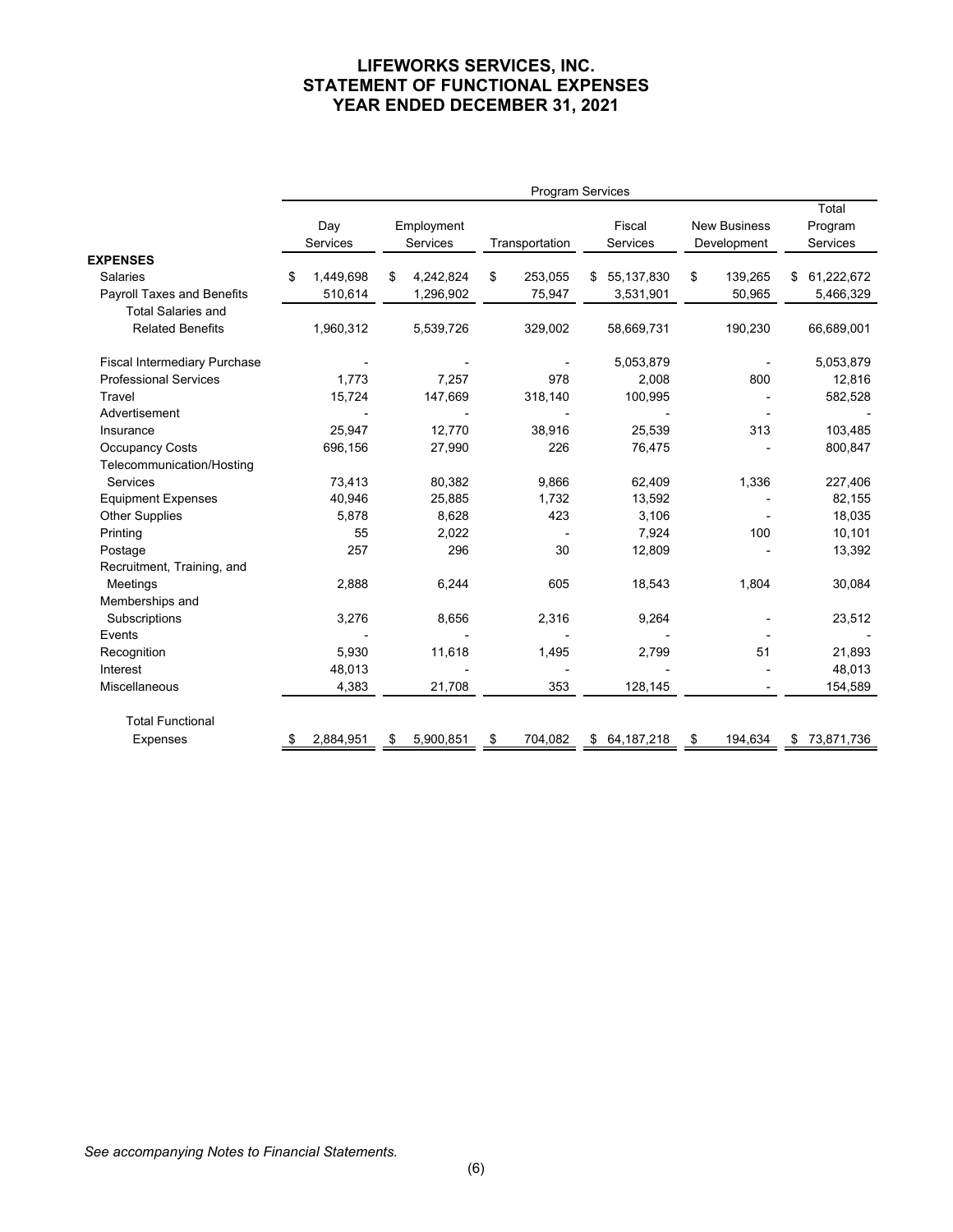### **LIFEWORKS SERVICES, INC. STATEMENT OF FUNCTIONAL EXPENSES (CONTINUED) YEAR ENDED DECEMBER 31, 2021**

|                                     |    | <b>Supporting Services</b> |    |             |   |            |
|-------------------------------------|----|----------------------------|----|-------------|---|------------|
|                                     |    |                            |    |             |   |            |
|                                     |    | Administration             |    | Development |   | Total      |
| <b>EXPENSES</b>                     |    |                            |    |             |   |            |
| Salaries                            | \$ | 2,714,295                  | \$ | 233,084     | S | 64,170,051 |
| <b>Payroll Taxes and Benefits</b>   |    | 717,766                    |    | 49,796      |   | 6,233,891  |
| <b>Total Salaries and</b>           |    |                            |    |             |   |            |
| <b>Related Benefits</b>             |    | 3,432,061                  |    | 282,880     |   | 70,403,942 |
| <b>Fiscal Intermediary Purchase</b> |    |                            |    |             |   | 5,053,879  |
| <b>Professional Services</b>        |    | 543,622                    |    | 16,720      |   | 573,158    |
| Travel                              |    | 1,029                      |    | 699         |   | 584,256    |
| Advertisement                       |    | 672,113                    |    |             |   | 672,113    |
| Insurance                           |    | 8,048                      |    |             |   | 111,533    |
| <b>Occupancy Costs</b>              |    | 254,411                    |    |             |   | 1,055,258  |
| Telecommunication/Hosting           |    |                            |    |             |   |            |
| Services                            |    | 398,925                    |    | 2,257       |   | 628,588    |
| <b>Equipment Expenses</b>           |    | 546,865                    |    |             |   | 629,020    |
| <b>Other Supplies</b>               |    | 8,963                      |    | 32          |   | 27,030     |
| Printing                            |    | 13,211                     |    | 5,299       |   | 28,611     |
| Postage                             |    | 27,675                     |    | 9,562       |   | 50,629     |
| Recruitment, Training, and          |    |                            |    |             |   |            |
| Meetings                            |    | 144,312                    |    | 1,603       |   | 175,999    |
| Memberships and                     |    |                            |    |             |   |            |
| Subscriptions                       |    | 55,266                     |    | 1,065       |   | 79,843     |
| Events                              |    |                            |    | 40,948      |   | 40,948     |
| Recognition                         |    | 20,991                     |    | 659         |   | 43,543     |
| Interest                            |    |                            |    |             |   | 48,013     |
| <b>Miscellaneous</b>                |    | 95,929                     |    | 3,500       |   | 254,018    |
| <b>Total Functional</b>             |    |                            |    |             |   |            |
| <b>Expenses</b>                     |    | 6,223,421                  | \$ | 365,224     | S | 80,460,381 |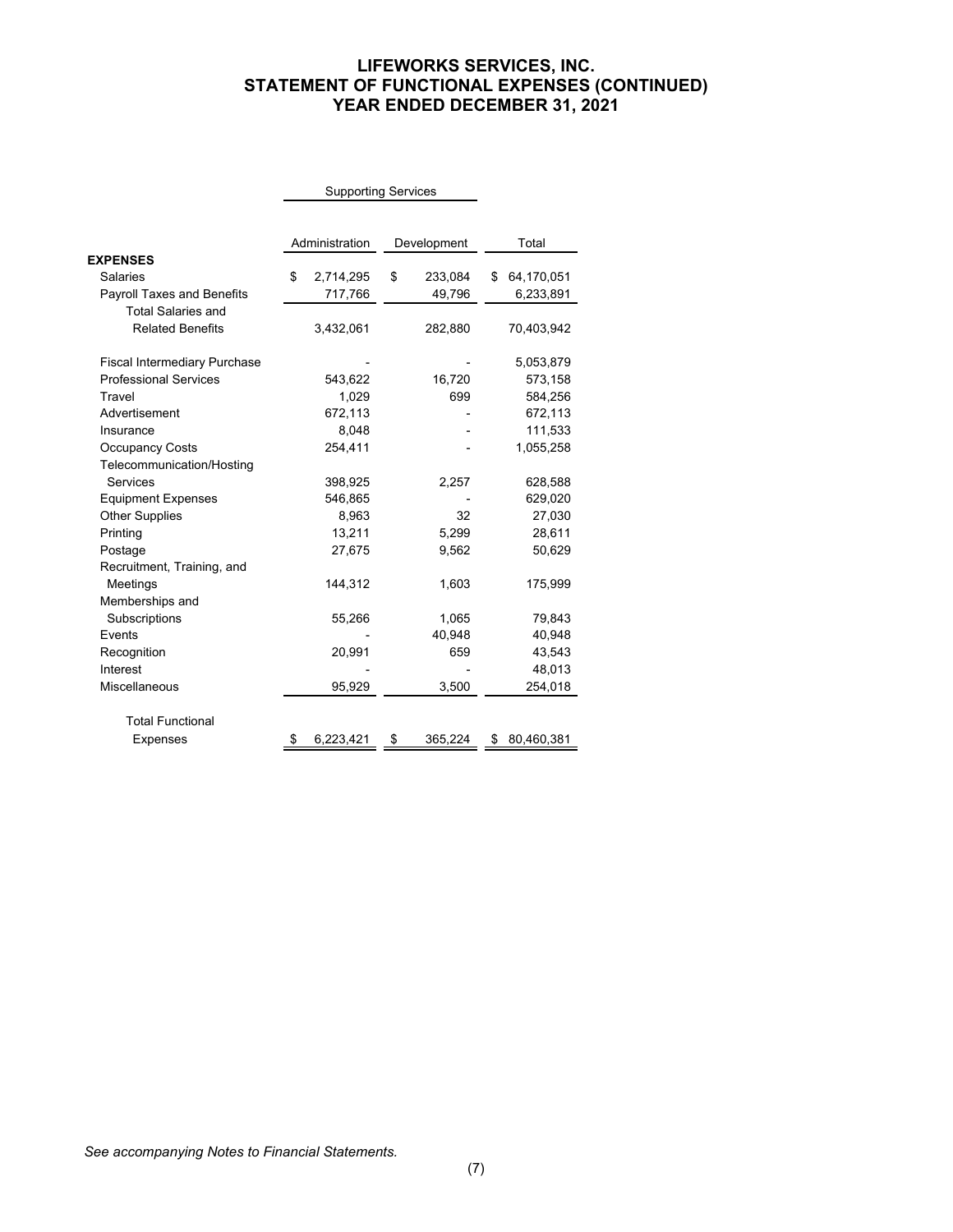### **LIFEWORKS SERVICES, INC. STATEMENT OF FUNCTIONAL EXPENSES YEAR ENDED DECEMBER 31, 2020**

|                                     | <b>Program Services</b> |    |            |    |                |     |            |    |                     |    |            |
|-------------------------------------|-------------------------|----|------------|----|----------------|-----|------------|----|---------------------|----|------------|
|                                     |                         |    |            |    |                |     |            |    |                     |    | Total      |
|                                     | Day                     |    | Employment |    |                |     | Fiscal     |    | <b>New Business</b> |    | Program    |
|                                     | Services                |    | Services   |    | Transportation |     | Services   |    | Development         |    | Services   |
| <b>EXPENSES</b>                     |                         |    |            |    |                |     |            |    |                     |    |            |
| <b>Salaries</b>                     | \$<br>1,495,174         | \$ | 3,881,505  | \$ | 277,105        | \$. | 50,191,862 | \$ | 142,953             | \$ | 55,988,599 |
| <b>Payroll Taxes and Benefits</b>   | 831,660                 |    | 1,724,122  |    | 140,046        |     | 3,859,255  |    | 52,056              |    | 6,607,139  |
| <b>Total Salaries and</b>           |                         |    |            |    |                |     |            |    |                     |    |            |
| <b>Related Benefits</b>             | 2,326,834               |    | 5,605,627  |    | 417,151        |     | 54,051,117 |    | 195,009             |    | 62,595,738 |
| <b>Fiscal Intermediary Purchase</b> |                         |    |            |    |                |     | 4,551,103  |    |                     |    | 4,551,103  |
| <b>Professional Services</b>        | 18,423                  |    | 11,757     |    | 1,689          |     | 1,129      |    | 1,950               |    | 34,948     |
| Travel                              | 15,079                  |    | 119,075    |    | 365,009        |     | 94,320     |    | 652                 |    | 594,135    |
| Advertisement                       |                         |    |            |    |                |     |            |    | 1,000               |    | 1,000      |
| Insurance                           | 24,311                  |    | 11,467     |    | 31,978         |     | 20,253     |    | 252                 |    | 88,261     |
| <b>Occupancy Costs</b>              | 793,069                 |    | 144,128    |    | 311            |     | 77,100     |    | 1,200               |    | 1,015,808  |
| Telecommunication/Hosting           |                         |    |            |    |                |     |            |    |                     |    |            |
| Services                            | 76,671                  |    | 76,155     |    | 8,327          |     | 34,017     |    | 2,188               |    | 197,358    |
| <b>Equipment Expenses</b>           | 147,341                 |    | 48,260     |    | 1,927          |     | 11,326     |    |                     |    | 208,854    |
| <b>Other Supplies</b>               | 28,587                  |    | 16,641     |    | 759            |     | 5,317      |    |                     |    | 51,304     |
| Printing                            | 1,686                   |    | 561        |    | 46             |     | 8,319      |    | 1,855               |    | 12,467     |
| Postage                             | 2,037                   |    | 2,056      |    | 381            |     | 16,433     |    |                     |    | 20,907     |
| Recruitment, Training, and          |                         |    |            |    |                |     |            |    |                     |    |            |
| Meetings                            | 2,819                   |    | 4,051      |    | 496            |     | 22,007     |    | 8,126               |    | 37,499     |
| Memberships and                     |                         |    |            |    |                |     |            |    |                     |    |            |
| Subscriptions                       | 2,093                   |    | 2,474      |    | 502            |     | 10,087     |    |                     |    | 15,156     |
| Events                              |                         |    |            |    |                |     |            |    |                     |    |            |
| Recognition                         | 5,530                   |    | 8,898      |    | 575            |     | 1,788      |    | 166                 |    | 16,957     |
| Interest                            | 51,277                  |    |            |    |                |     |            |    |                     |    | 51,277     |
| Miscellaneous                       | 23,205                  |    | 48,500     |    | 715            |     | 406,866    |    | (1, 875)            |    | 477,411    |
| <b>Total Functional</b>             |                         |    |            |    |                |     |            |    |                     |    |            |
| <b>Expenses</b>                     | 3,518,962               | \$ | 6,099,650  | \$ | 829,866        | \$  | 59,311,182 | S  | 210,523             | \$ | 69,970,183 |
|                                     |                         |    |            |    |                |     |            |    |                     |    |            |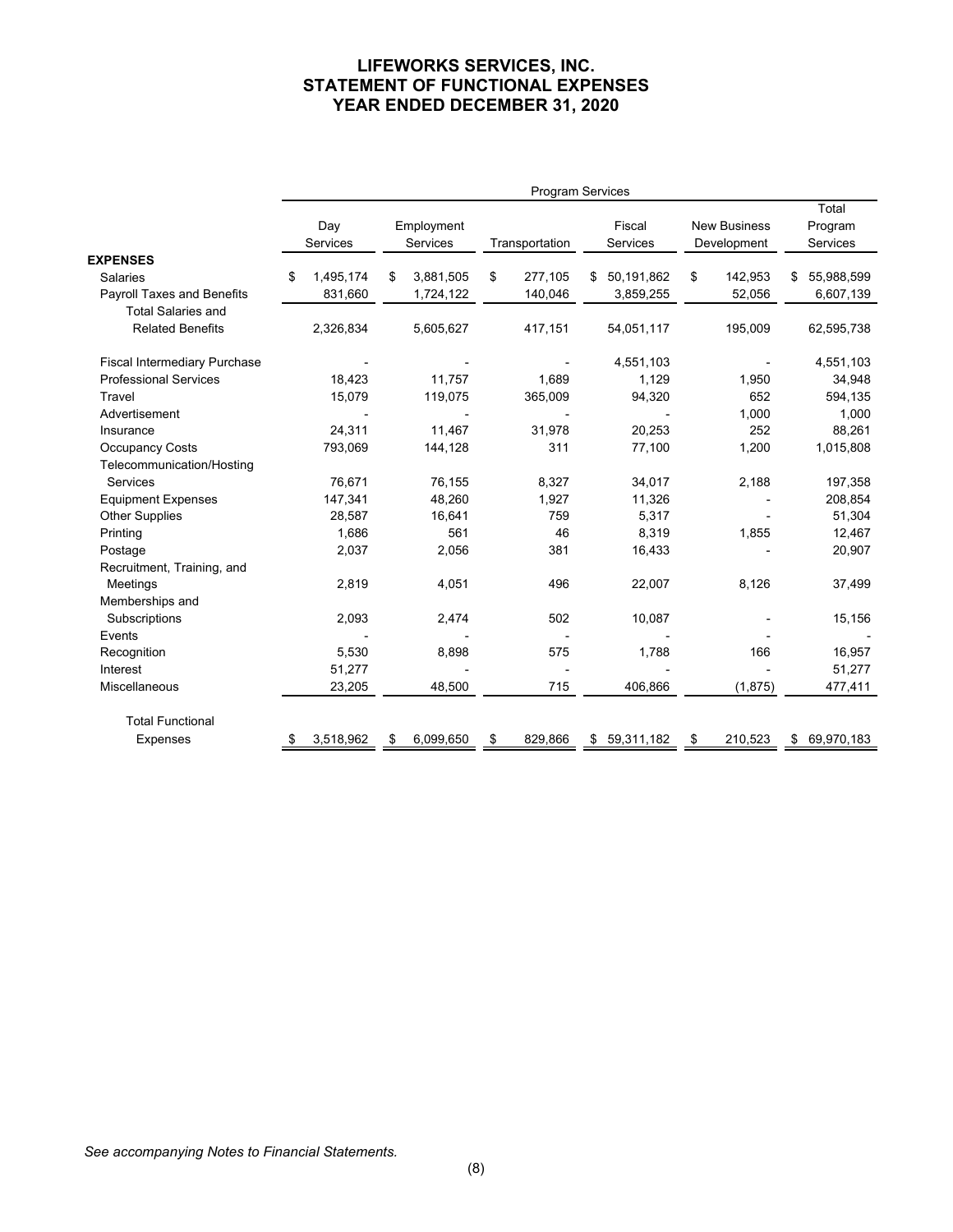### **LIFEWORKS SERVICES, INC. STATEMENT OF FUNCTIONAL EXPENSES (CONTINUED) YEAR ENDED DECEMBER 31, 2020**

|                                     |    | <b>Supporting Services</b> |    |             |                  |
|-------------------------------------|----|----------------------------|----|-------------|------------------|
|                                     |    |                            |    |             |                  |
|                                     |    | Administration             |    | Development | Total            |
| <b>EXPENSES</b>                     |    |                            |    |             |                  |
| Salaries                            | \$ | 2,222,368                  | \$ | 191,537     | \$<br>58,402,504 |
| Payroll Taxes and Benefits          |    | 602,357                    |    | 49,012      | 7,258,508        |
| <b>Total Salaries and</b>           |    |                            |    |             |                  |
| <b>Related Benefits</b>             |    | 2,824,725                  |    | 240,549     | 65,661,012       |
| <b>Fiscal Intermediary Purchase</b> |    |                            |    |             | 4,551,103        |
| <b>Professional Services</b>        |    | 729,043                    |    | 21,899      | 785,890          |
| Travel                              |    | 3,206                      |    |             | 597,341          |
| Advertisement                       |    | 362,800                    |    |             | 363,800          |
| Insurance                           |    | 15,665                     |    |             | 103,926          |
| <b>Occupancy Costs</b>              |    | 276,966                    |    | 225         | 1,292,999        |
| Telecommunication/Hosting           |    |                            |    |             |                  |
| Services                            |    | 398,378                    |    | 5,483       | 601,219          |
| <b>Equipment Expenses</b>           |    | 550,532                    |    | 1.372       | 760,758          |
| <b>Other Supplies</b>               |    | 5,417                      |    | 41          | 56,762           |
| Printing                            |    | 37,383                     |    | 13,878      | 63,728           |
| Postage                             |    | 30,859                     |    | 6,692       | 58,458           |
| Recruitment, Training, and          |    |                            |    |             |                  |
| Meetings                            |    | 36,182                     |    | 1,752       | 75,433           |
| Memberships and                     |    |                            |    |             |                  |
| Subscriptions                       |    | 58,898                     |    | 1,385       | 75,439           |
| Events                              |    | 750                        |    | 43,529      | 44,279           |
| Recognition                         |    | 12,517                     |    |             | 29,474           |
| Interest                            |    |                            |    |             | 51,277           |
| Miscellaneous                       |    | 79,651                     |    | (3,001)     | 554,061          |
| <b>Total Functional</b>             |    |                            |    |             |                  |
| Expenses                            | S  | 5,422,972                  | \$ | 333,804     | \$<br>75,726,959 |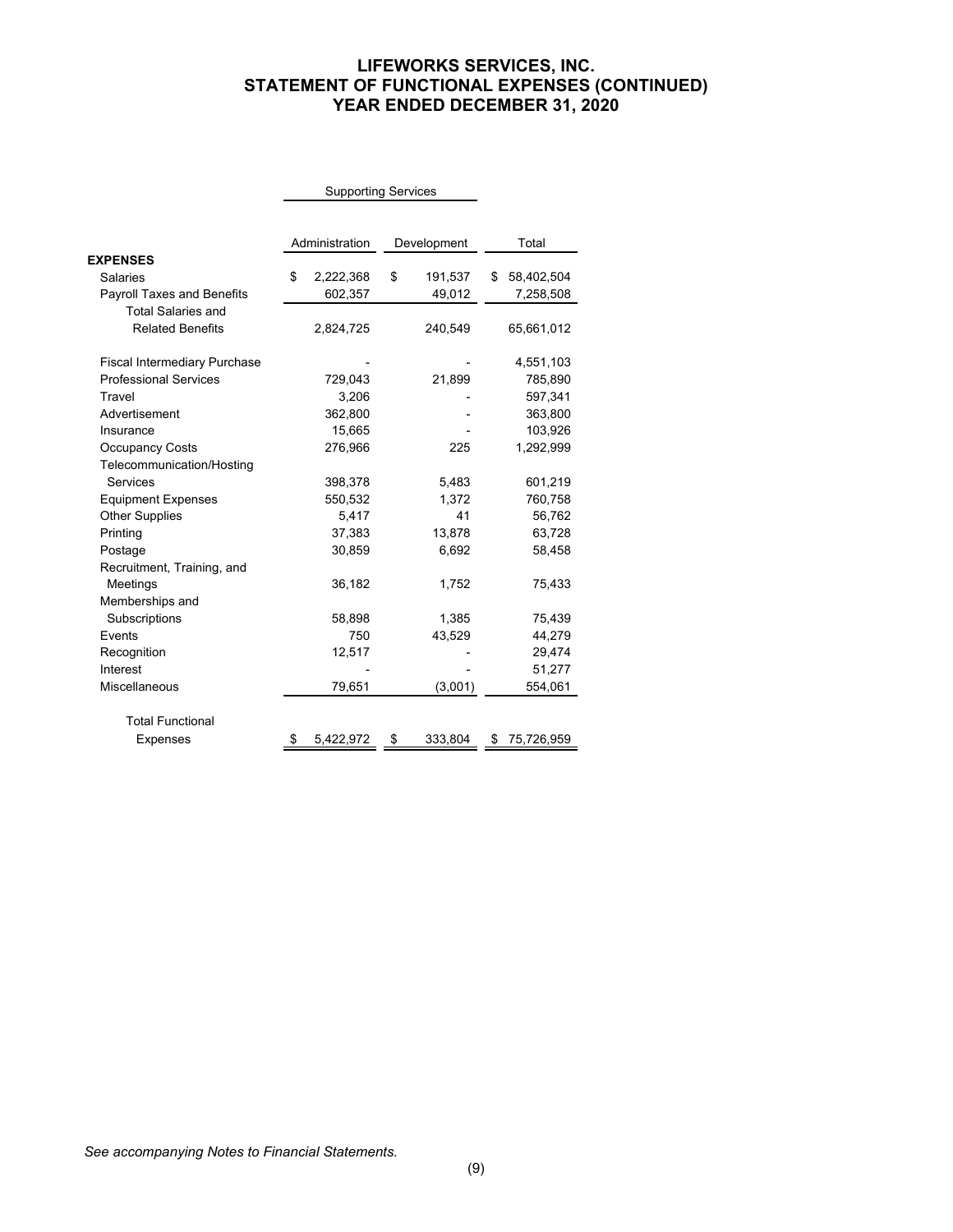### **LIFEWORKS SERVICES, INC. STATEMENTS OF CASH FLOWS YEARS ENDED DECEMBER 31, 2021 AND 2020**

|                                                                                      | 2021            | 2020            |
|--------------------------------------------------------------------------------------|-----------------|-----------------|
| <b>CASH FLOWS FROM OPERATING ACTIVITIES</b>                                          |                 |                 |
| Change in Net Assets                                                                 | \$<br>5,060,689 | \$<br>2,280,004 |
| Adjustments to Reconcile Change in Net Assets to                                     |                 |                 |
| Net Cash Provided by Operating Activities:                                           |                 |                 |
| Depreciation                                                                         | 454,818         | 612,698         |
| <b>Uncompensated Care</b>                                                            | 119,557         | 429,386         |
| Gain on Disposal of Property and Equipment                                           | (25, 200)       | (10,090)        |
| Realized and Unrealized (Gain) Loss on Investments                                   | 15,878          | (26, 859)       |
| Change in Beneficial Interests in Assets                                             |                 |                 |
| Held by Community Foundation                                                         | (3,733,169)     | (1,282,928)     |
| (Increase) Decrease in Operating Assets:                                             |                 |                 |
| <b>Accounts Receivable</b>                                                           | 221,890         | (1,835,581)     |
| <b>Promises to Give</b>                                                              | (85, 217)       | 64,917          |
| <b>Prepaid Expenses</b>                                                              | (156, 699)      | 29,861          |
| Increase (Decrease) in Operating Liabilities:                                        |                 |                 |
| <b>Accounts Payable</b>                                                              | (642, 144)      | 410,983         |
| <b>Accrued Salaries and Related Expenses</b>                                         | (592, 041)      | 1,521,678       |
| <b>Accrued Vacation and Sick Pay</b>                                                 | 293,690         | 274,472         |
| <b>Other Accrued Expenses</b>                                                        | 160,679         | (2,776)         |
| <b>Deferred Revenue</b>                                                              | 27,004          | (60, 955)       |
| <b>Deferred Leases</b>                                                               | (41, 189)       | 5,233           |
| Net Cash Provided by Operating Activities                                            | 1,078,546       | 2,410,043       |
| <b>CASH FLOWS FROM INVESTING ACTIVITIES</b>                                          |                 |                 |
| Addition to Assets Held by Community Foundation                                      | (3,000,000)     |                 |
| Sale of Investments                                                                  | 5,150           |                 |
| Purchases of Property and Equipment                                                  | (448, 761)      | (149, 514)      |
| Proceeds from Sale of Property and Equipment                                         | 25,200          | 10,090          |
| Net Cash Used by Investing Activities                                                | (3, 418, 411)   | (139, 424)      |
| <b>CASH FLOWS FROM FINANCING ACTIVITIES</b>                                          |                 |                 |
| Payment on Notes Payable                                                             | (139, 892)      | (110, 813)      |
| <b>CHANGE IN CASH AND CASH EQUIVALENTS</b>                                           | (2,479,757)     | 2,159,806       |
| Cash and Cash Equivalents - Beginning of Year                                        | 7,502,131       | 5,342,325       |
| CASH AND CASH EQUIVALENTS - END OF YEAR                                              | \$<br>5,022,374 | \$<br>7,502,131 |
| SUPPLEMENTAL DISCLOSURE OF CASH FLOW INFORMATION<br><b>Cash Payment for Interest</b> | \$<br>48,013    | \$<br>51,277    |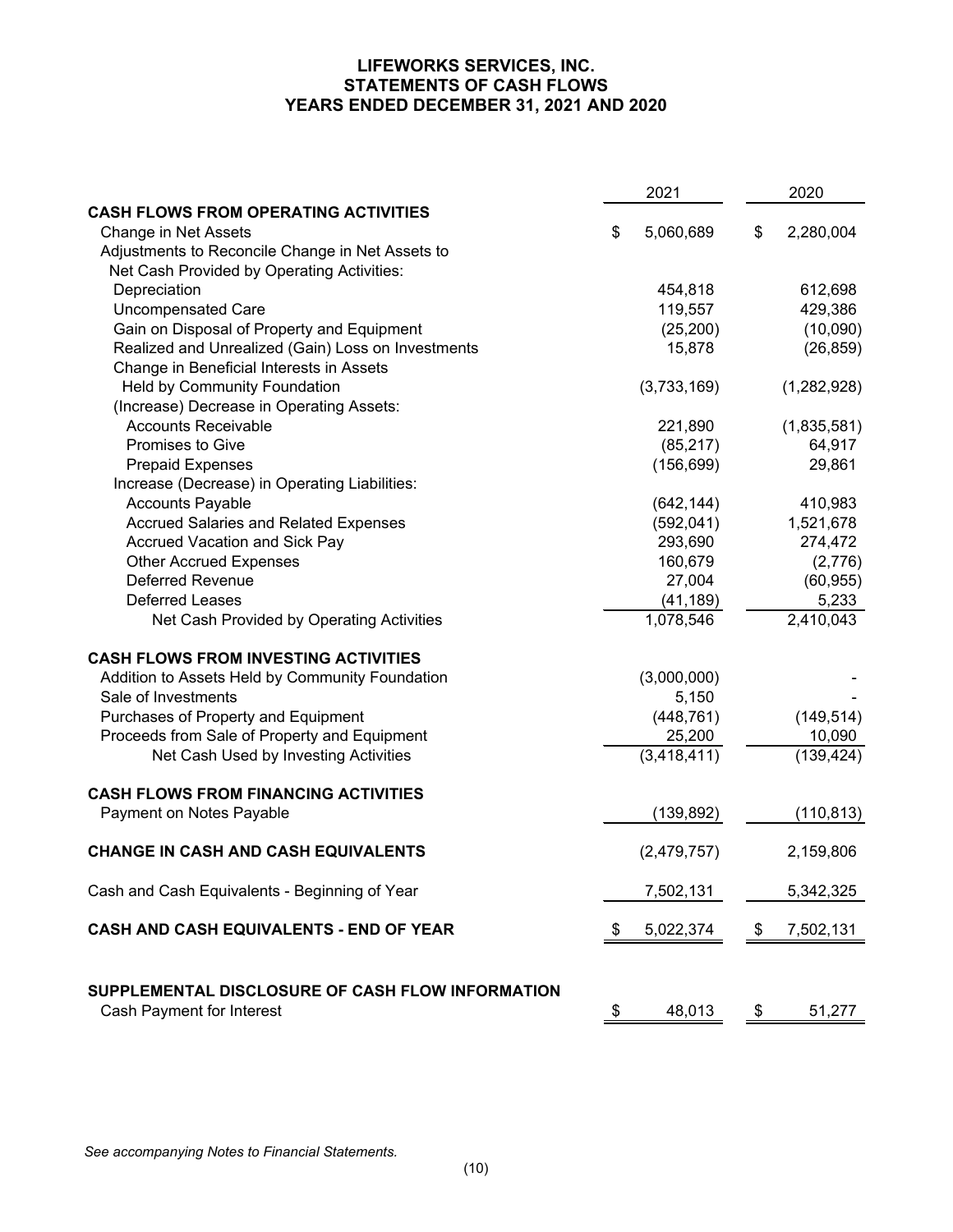### **NOTE 1 NATURE OF ACTIVITIES AND SUMMARY OF SIGNIFICANT ACCOUNTING POLICIES**

#### **Organizational Purpose**

Since 1965, Lifeworks Services, Inc. (Lifeworks or the Organization) has been a champion for inclusion. Lifeworks was founded by families who recognized the importance of advocacy and removing barriers for people with disabilities to be part of the community. As an industry leader, Lifeworks continues our commitment to self-determined support, careers with competitive wages, and developing innovative opportunities that enhance lives.

Lifeworks' mission is to serve our community and people with disabilities as we live and work together.

#### **Lifeworks Fiscal Management Services**

Lifeworks supported over 2,125 individuals to self-direct their services in 2021. As an approved Financial Management Services (FMS) provider through the state of Minnesota, Lifeworks helps people enrolled in the Consumer Directed Community Supports (CDCS) and Consumer Support Grant (CSG) programs. Lifeworks also serves as a PCA Choice provider agency and an in-home licensed provider of Individualized Home Supports (IHS), Respite and Night Supervision.

The people supported by Lifeworks, selected, hired, and trained over 3,900 employees to provide the assistance they need to live in their homes and access the community.

In 2021, Lifeworks added Housing Consultation Services to aid in finding a housing solution that works for each individual. Lifeworks is a state-certified housing consultant and a Home and Community-Based Services provider.

#### **Lifeworks Employment Services**

For 35 years, Lifeworks has worked to remove barriers and increase access to opportunities, leading to a more diverse and inclusive workforce in Minnesota.

In 2021, Lifeworks supported over 935 people through our employment services including 225 individuals who started new jobs over the course of the year. Participants joining the workforce or starting new jobs earned an average wage of \$12.70 per hour with wages as high as \$25 per hour.

#### **Lifeworks Day Services**

Through Day Support Services, Lifeworks supported 290 people as they connected to the community, engaged with their peers, and accessed technology. In 2021, Lifeworks added Resource Navigation, a service designed to explore options and connect individuals to resources that align with their goals.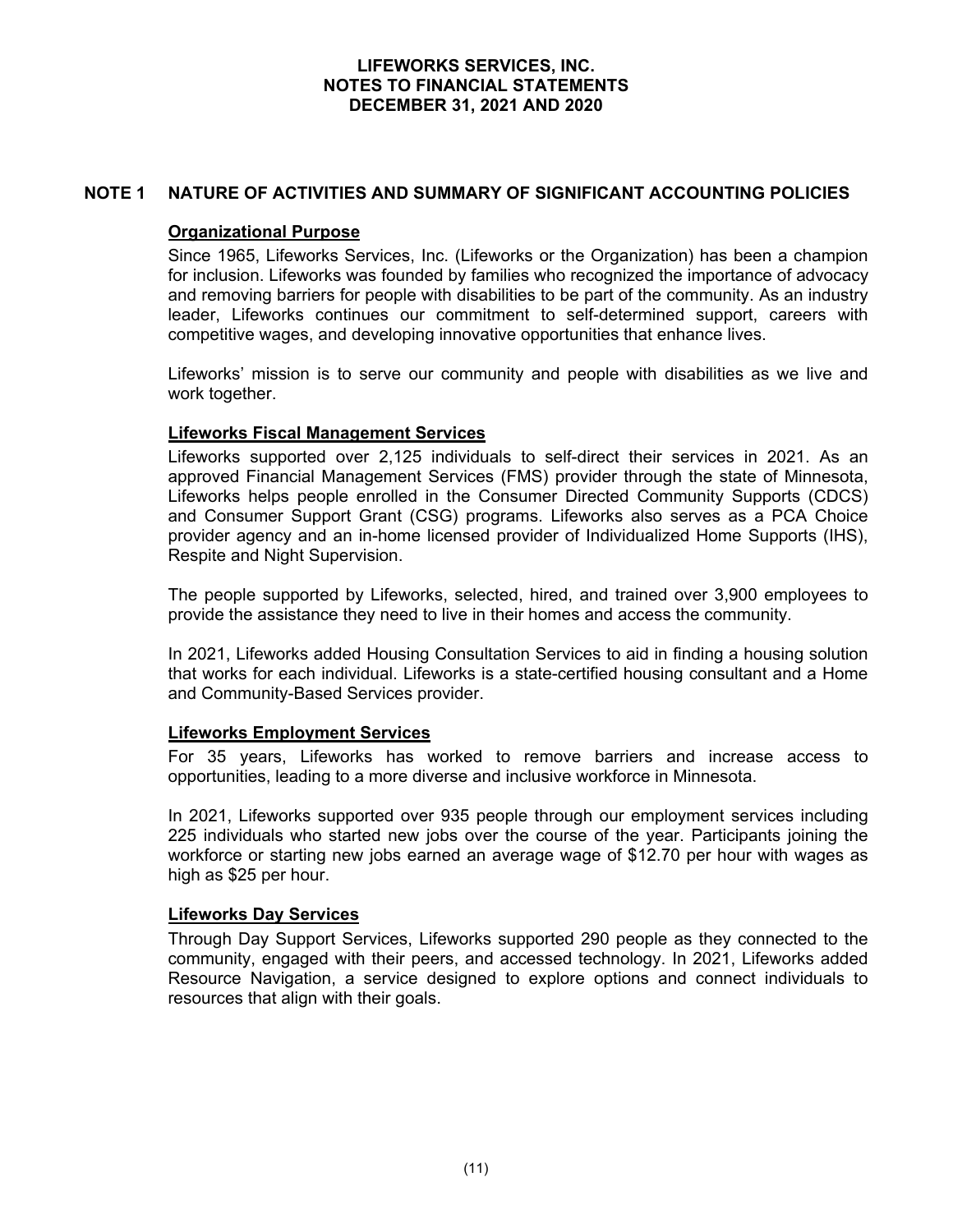### **NOTE 1 NATURE OF ACTIVITIES AND SUMMARY OF SIGNIFICANT ACCOUNTING POLICIES (CONTINUED)**

### **Lifeworks New Business Development**

Lifeworks offers educational opportunities through workshops, webinars, and speaking engagements for businesses, self-advocates, service providers, and other communities. The disability-focused topics include ableism, disability inclusion, sustainable hiring, and workplace discrimination. In 2021, Lifeworks presented at 10 conferences, led 8 businesses through specialized workshops, and hosted 4 free-to-the-public webinars.

### **Cash and Cash Equivalents**

For purposes of the statements of cash flows, Lifeworks considers all without donor restriction, highly liquid financial instruments with an original maturity of three months or less, which are neither held for nor restricted by donors for a long-term purpose, to be cash and cash equivalents.

### **Receivables and Credit Policies**

Accounts receivable are stated at the amount management expects to collect from outstanding balances. Management provides for estimated uncollectible amounts through a provision for uncompensated care expense and an adjustment to a valuation allowance based on its assessment of the current status of individual accounts. Balances that are still outstanding after management has used reasonable collection efforts are written off through a charge to the valuation allowance and a credit to accounts receivable. The Organization uses the allowance method to determine uncollectible accounts receivable. The allowance is based on prior year experience and management's analysis. At December 31, 2021 and 2020, the allowance was \$320,000.

#### **Investments**

Investments consist of fixed income securities with various maturity dates and are recorded at fair value. Investment income or loss is reported on the statement of activities as without donor restrictions, as there are no restrictions on the income.

#### **Beneficial Interest in Assets Held by Community Foundation**

The Organization has an investment fund account held by the St. Paul and Minnesota Community Foundation (the Foundation) as a part of their multi-asset endowment portfolio. The fund was created with the objective of providing lasting support for Lifeworks Services, Inc. The Organization granted variance power to the Foundation, which allows the Foundation to modify any condition or restriction on its distributions for any specified charitable purpose or to any specified organization if, in the sole judgment of the Foundation's board of directors, such restriction or condition becomes unnecessary, incapable of fulfillment, or inconsistent with the charitable needs of the community. The fund is held and invested by the Foundation for the Organization's benefit and is reported at fair value in the statements of financial position, with distributions and changes in fair value recognized in the statements of activities.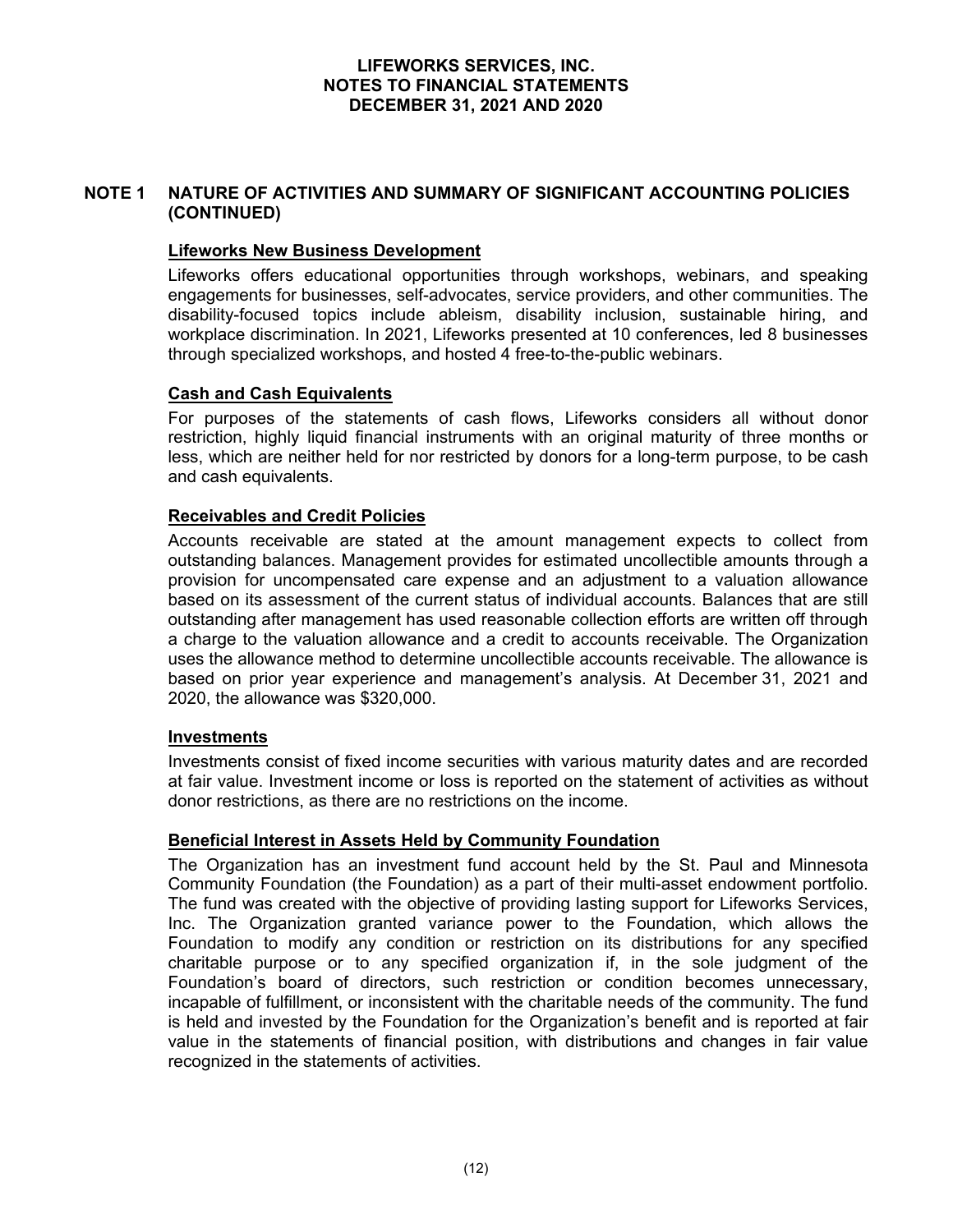# **NOTE 1 NATURE OF ACTIVITIES AND SUMMARY OF SIGNIFICANT ACCOUNTING POLICIES (CONTINUED)**

### **Promises to Give**

Unconditional promises to give expected to be collected within one year are recorded at net realizable value. Unconditional promises to give expected to be collected in future years are initially recorded at fair value using present value techniques, incorporating risk-adjusted discount rates designed to reflect the assumptions market participants would use in pricing the asset. In subsequent years, amortization of the discounts is included in contribution revenue in the statements of activities. Management determines the allowance for uncollectible promises to give based on historical experiences, an assessment of economic conditions, and a review of subsequent collections.

Promises to give are written off when deemed uncollectible. As of December 31, 2021 and 2020, the allowance was \$-0-.

Conditional promises to give are recognized only when the conditions on which they depend are substantially met and the promises become unconditional.

#### **Property and Equipment**

Property and equipment are stated at cost. Donated property and equipment are valued at fair market value at the date of the donation. The Organization capitalizes property and equipment with a value of \$5,000 or more. Depreciation is provided on the straight-line method over the following estimated useful lives:

| <b>Building</b>                | 40 Years      |
|--------------------------------|---------------|
| Leasehold Improvements         | 2 to 10 Years |
| <b>Vehicles</b>                | 5 Years       |
| <b>Furniture and Equipment</b> | 3 to 7 Years  |

Lifeworks reviews the carrying values of property and equipment for impairment whenever events or circumstances indicate that the carrying value of an asset may not be recoverable from the estimated future cash flows expected to result from its use and eventual disposition. When considered impaired, an impairment loss is recognized to the extent carrying value exceeds the fair value of the asset. There were no indicators of asset impairment during the years ended December 31, 2021 and 2020.

#### **Net Assets**

Net assets, revenues, gains, and losses are classified based on the existence or absence of donor-imposed restrictions. Accordingly, net assets and changes therein are classified and reported as follows:

*Net Assets Without Donor Restrictions* – Net assets without donor restrictions represents resources received with no donor-imposed restrictions. Net assets without donor restrictions include amounts that have been designated by the board of directors for specific purposes.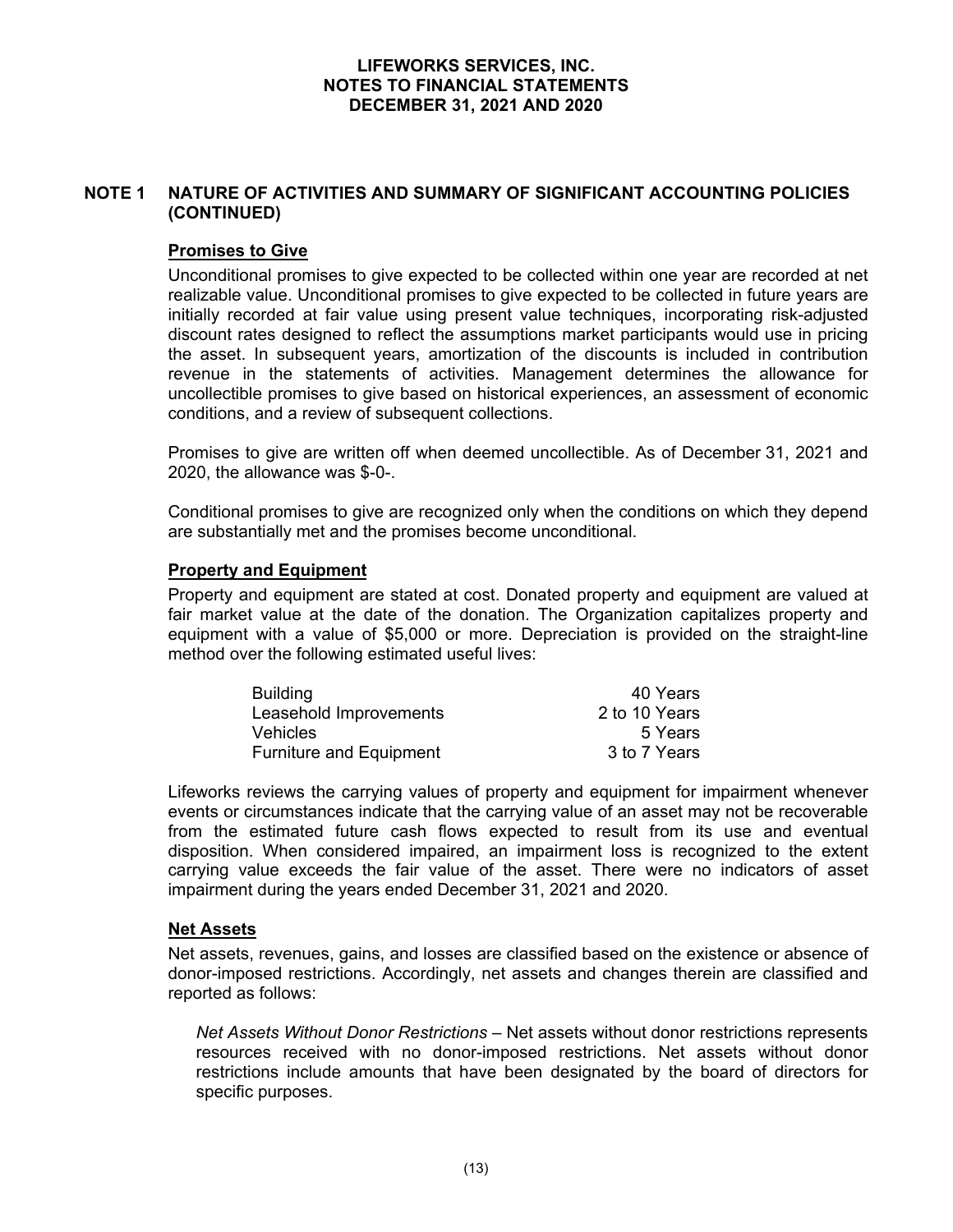## **NOTE 1 NATURE OF ACTIVITIES AND SUMMARY OF SIGNIFICANT ACCOUNTING POLICIES (CONTINUED)**

### **Net Assets (Continued)**

*Net Assets With Donor Restrictions* – Net assets with donor restrictions represents resources subject to donor-imposed restrictions which will be satisfied by a specific purpose or time period. Some donor-imposed restrictions are temporary in nature, such as those that will be met by the passage of time or other events specified by the donor. Other donor-imposed restrictions are perpetual in nature, where the donor stipulates that resources be maintained in perpetuity. Gifts of long-lived assets and gifts of cash restricted for the acquisition of long-lived assets are recognized as restricted revenue when received and released from restriction when the assets are placed in service.

Donor-imposed restrictions are released when a restriction expires, that is, when the stipulated time has elapsed, when the stipulated purpose for which the resource was restricted has been fulfilled, or both.

The Organization had no donor-restricted net assets that are required to be held in perpetuity at December 31, 2021 and 2020.

The board has designated \$26,592,400 and \$19,880,259 as of December 31, 2021 and 2020, respectively. The board has set aside these funds to be used as reserves to be used for general purposes, day-to-day operations in the event of unforeseen shortfalls, and nonrecurring expenses that will build long-term capacity.

#### **Service and Vocational Contract Revenue**

Contracts for services consist of contracts that are exchange transactions in which there is a reciprocal transfer of assets or services between the parties involved in the grant or contract. Exchange transactions are recorded as revenue when earned. Revenue is earned when eligible expenditures, as defined in each contract, are incurred. Funds received but not yet earned are recorded as deferred revenue on the statements of financial position.

Lifeworks participates in the Medicaid program and is reimbursed for contracted services based on established rates. Revenue is recognized based on the date of services provided.

### **Contributions and Grants Revenue**

Contributions received are recorded as support without or with donor restrictions, depending on the existence and/or nature of any donor restrictions. All donor-restricted contributions are reported as increases in net assets with donor restrictions, depending on the nature of the restrictions. When a restriction expires (that is, when a stipulated time restriction ends or purpose restriction is accomplished), net assets with donor restrictions are reclassified to net assets without donor restrictions and reported in the statements of activities as Net Assets Released from Restrictions. Conditional contributions and grants received but not yet earned are recorded as deferred revenue on the statements of financial position.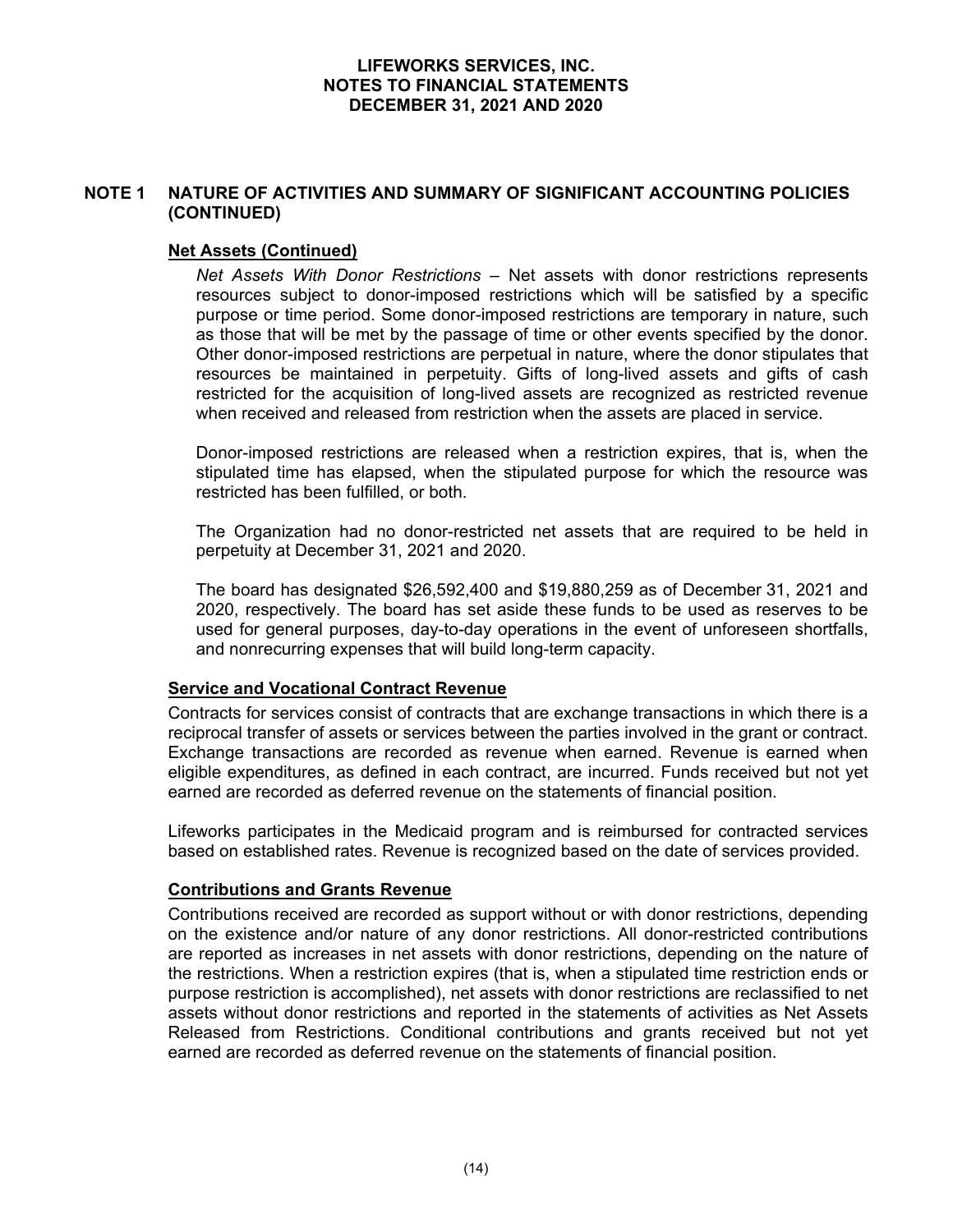### **NOTE 1 NATURE OF ACTIVITIES AND SUMMARY OF SIGNIFICANT ACCOUNTING POLICIES (CONTINUED)**

### **Donated Services and In-Kind Contributions**

Volunteers contribute significant amounts of time to the Organization's program services, administration, and fundraising and development activities; however, the financial statements do not reflect the value of these contributed services because they do not meet recognition criteria prescribed by accounting principles generally accepted in the United States of America (U.S. GAAP). Contributed goods are recorded at fair value at the date of donation. The Organization records donated professional services at the respective fair values of the services received.

### **COVID Relief Contributions and Grants**

In the year ended December 31, 2021, the Organization received federal and state funding to respond to the impacts of the pandemic associated with COVID-19 to assist with unemployment claims. In the year ended December 31, 2020, the Organization received both federal and state funding to respond to the impacts of the pandemic associated with COVID-19, including funding from the federal CARES Act to assist with COVID-19 related expenses, assist with unemployment claims and provide funds for lost revenue, along with funding from the Minnesota Department of Huan Services for COVID-19 related expenses.

### **Advertising Costs**

Advertising costs are expensed as incurred and approximated \$672,113 and \$363,800 during the years ended December 31, 2021 and 2020, respectively.

### **Functional Allocation of Expenses**

The cost of program services and supporting activities have been summarized on a functional basis in the statements of activities. The statements of functional expenses present the natural classification detail of expenses by function. Accordingly, certain costs have been allocated to the programs and supporting services benefited. The expenses allocated included occupancy and related expenses based on square footage, and salaries, payroll taxes, employer-paid benefits, professional services, travel, insurance, technology, office expenses, interest, and other, which were allocated based on estimates of time and effort.

#### **Income Taxes**

Lifeworks is a nonprofit organization that is exempt from income taxes under Section 501(c)(3) of the Internal Revenue Code (IRC) and has been classified as an organization that is not a private foundation under Section 509(a). The Organization undergoes an annual analysis of its various tax positions. The Organization is subject to income tax on net income that is derived from business activities that are unrelated to its exempt purpose.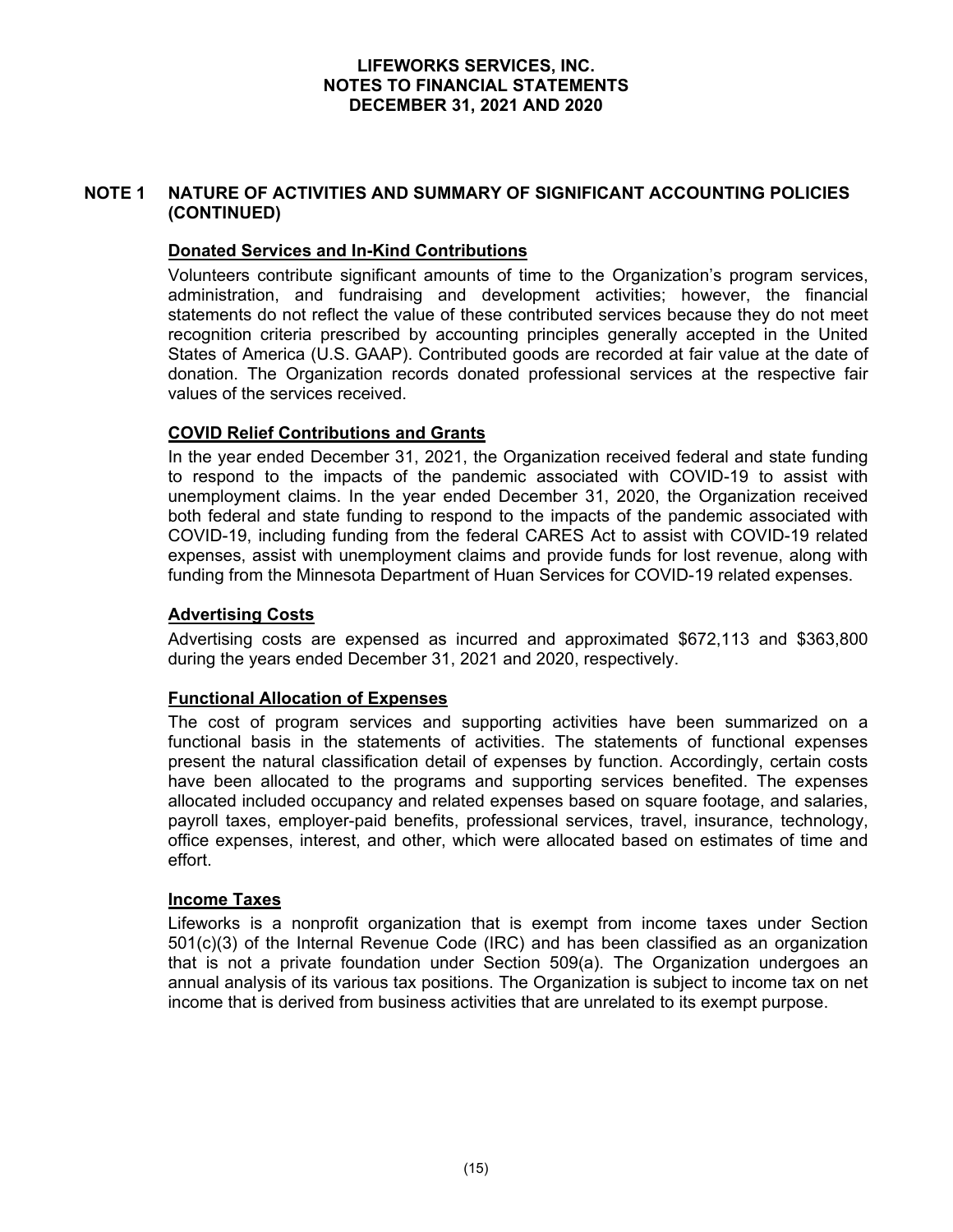### **NOTE 1 NATURE OF ACTIVITIES AND SUMMARY OF SIGNIFICANT ACCOUNTING POLICIES (CONTINUED)**

### **Income Taxes (Continued)**

The Organization believes that it has appropriate support for any tax position taken affecting its annual filing requirements, and as such, does not have any uncertain tax positions that are material to the financial statements. The Organization will recognize future accrued interest and penalties related to unrecognized tax benefits or expenses in income tax expenses if incurred.

### **Estimates**

The preparation of financial statements in conformity with U.S.GAAP requires management to make estimates and assumptions that affect the reported amounts of assets and liabilities at the date of the financial statements and the reported amounts of revenues and expenses during the reporting period. Actual results could differ from those estimates and those differences could be material.

### **Financial Instruments and Credit Risk**

The Organization manages deposit concentration risk by placing cash and investment with financial institutions believed by management to be creditworthy. At times, amounts on deposit may exceed insured limits. Credit risk associated with accounts receivable and promises to give are considered to be limited due to high historical collection rates. Although the fair values of investments are subject to fluctuation on a year-to-year basis, management believes that the investment policies and guidelines are prudent for the longterm welfare of the Organization.

### **Subsequent Events**

The Organization has evaluated subsequent events through April 14, 2022, the date which the financial statements were available to be issued.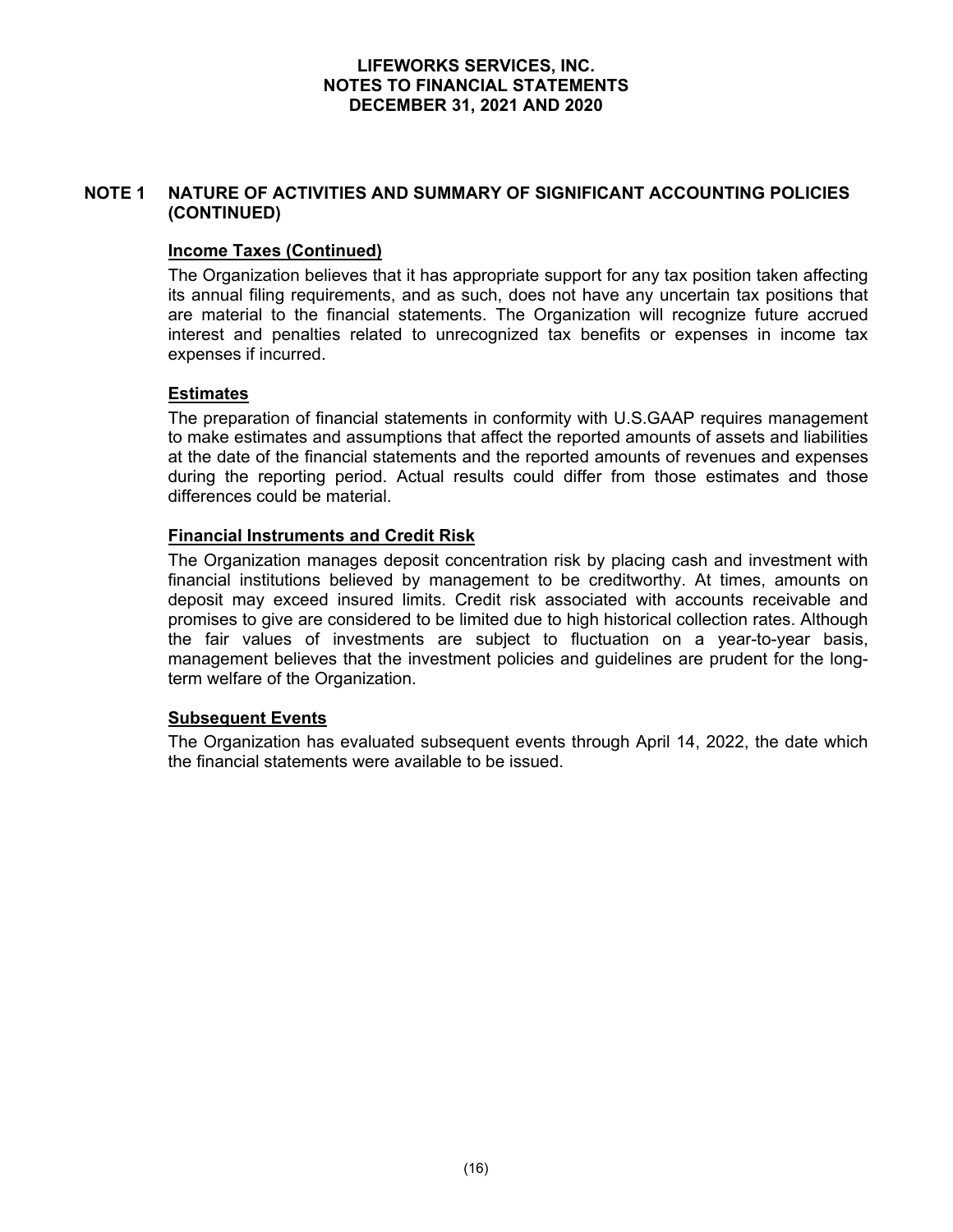#### **NOTE 2 FAIR VALUE MEASUREMENTS AND DISCLOSURES**

Certain assets are reported at fair value in the financial statements. Fair value is the price that would be received to sell an asset or paid to transfer a liability in an orderly transaction in the principal, or most advantageous, market at the measurement date under current market conditions regardless of whether that price is directly observable or estimated using another valuation technique. Inputs used to determine fair value refer broadly to the assumptions that market participants would use in pricing the asset or liability, including assumptions about risk. Inputs may be observable or unobservable. Observable inputs are inputs that reflect the assumptions market participants would use in pricing the asset or liability based on market data obtained from sources independent of the reporting entity. Unobservable inputs are inputs that reflect the reporting entity's own assumptions about the assumptions market participants would use in pricing the asset or liability based on the best information available. A three-tier hierarchy categorizes the inputs as follows:

*Level 1* – Quoted prices (unadjusted) in active markets for identical assets or liabilities that the Organization can access at the measurement date.

*Level 2 –* Inputs other than quoted prices included within Level 1 that are observable for the asset or liability, either directly or indirectly. These include quoted prices for similar assets or liabilities in active markets, quoted prices for identical or similar assets or liabilities in markets that are not active, inputs other than quoted prices that are observable for the asset or liability, and market-corroborated inputs.

*Level 3 –* Unobservable inputs for the asset or liability. In these situations, the Organization develops inputs using the best information available in the circumstances.

In some cases, the inputs used to measure the fair value of an asset or a liability might be categorized within different levels of the fair value hierarchy. In those cases, the fair value measurement is categorized in its entirety in the same level of the fair value hierarchy as the lowest level input that is significant to the entire measurement. Assessing the significance of a particular input to entire measurement requires judgment, taking into account factors specific to the asset or liability. The categorization of an asset within the hierarchy is based upon the pricing transparency of the asset and does not necessarily correspond to the Organization's assessment of the quality, risk, or liquidity profile of the asset or liability.

The fair value of the multi-asset endowment portfolio assets held at the Foundation is based on the fair value of fund investments as reported by the Foundation. These are considered to be Level 3 measurements.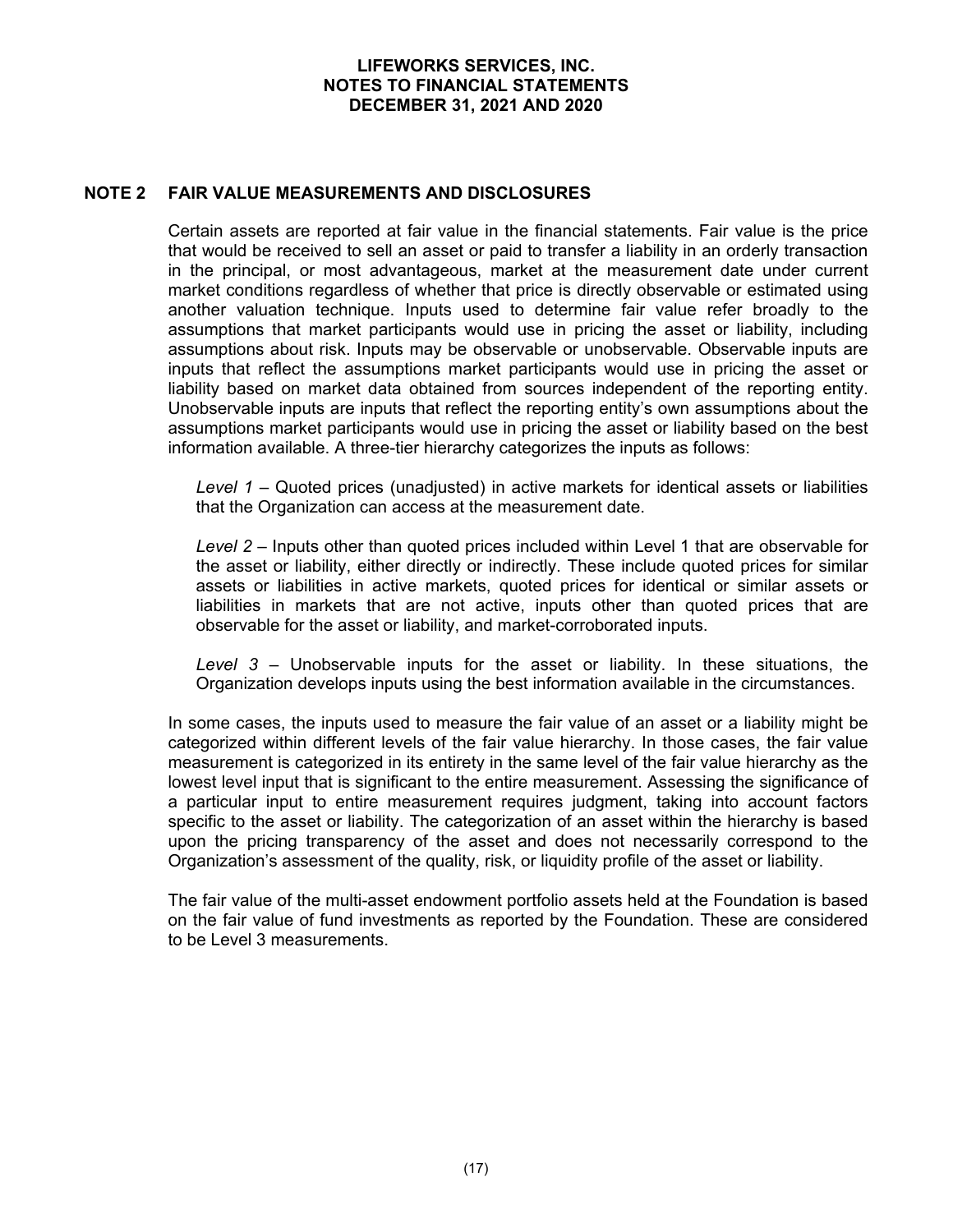### **NOTE 2 FAIR VALUE MEASUREMENTS AND DISCLOSURES (CONTINUED)**

The following table present assets measured at fair value on a recurring basis, at December 31:

|                                     | Fair Value Measurement at Report Date Using |             |                  |                  |
|-------------------------------------|---------------------------------------------|-------------|------------------|------------------|
|                                     | Quoted                                      |             |                  |                  |
|                                     | Prices in                                   | Significant |                  |                  |
|                                     | <b>Active Markets</b>                       | Other       | Significant      |                  |
|                                     | for Identical                               | Observable  | Unobservable     |                  |
|                                     | Assets                                      | Inputs      | Inputs           |                  |
|                                     | (Level 1)                                   | (Level 2)   | (Level 3)        | Total            |
| December 31, 2021                   |                                             |             |                  |                  |
| Fixed Income                        | \$<br>3,014,045                             | \$          | \$               | \$<br>3,014,045  |
| Beneficial Interest in Multi-Assets |                                             |             |                  |                  |
| <b>Endowment Portfolio Assets</b>   |                                             |             |                  |                  |
| Held at the St. Paul and Minnesota  |                                             |             |                  |                  |
| <b>Community Foundation</b>         |                                             |             | 23,522,054       | 23,522,054       |
| Total                               | 3,014,045                                   |             | 23,522,054       | 26,536,099       |
| Cash and Cash Equivalents           |                                             |             |                  | 56,301           |
| Total                               | \$<br>3,014,045                             | \$          | \$<br>23,522,054 | \$<br>26,592,400 |
| December 31, 2020                   |                                             |             |                  |                  |
| Fixed Income                        | \$<br>2,571,618                             | \$          | \$               | \$<br>2,571,618  |
| Beneficial Interest in Multi-Assets |                                             |             |                  |                  |
| <b>Endowment Portfolio Assets</b>   |                                             |             |                  |                  |
| Held at the St. Paul and Minnesota  |                                             |             |                  |                  |
| <b>Community Foundation</b>         |                                             |             | 16,788,885       | 16,788,885       |
| Total                               | 2,571,618                                   |             | 16,788,885       | 19,360,503       |
| Cash and Cash Equivalents           |                                             |             |                  | 519,756          |
| Total                               | \$<br>2,571,618                             | \$          | \$<br>16,788,885 | \$<br>19,880,259 |

For the valuation of the beneficial interest in assets held by a community foundation at December 31, 2021 and 2020, the Organization used significant unobservable inputs (Level 3). The Organization had \$3,000,000 and \$-0- of purchases into Level 3 investments and no sales for the years ended December 31, 2021 and 2020, respectively.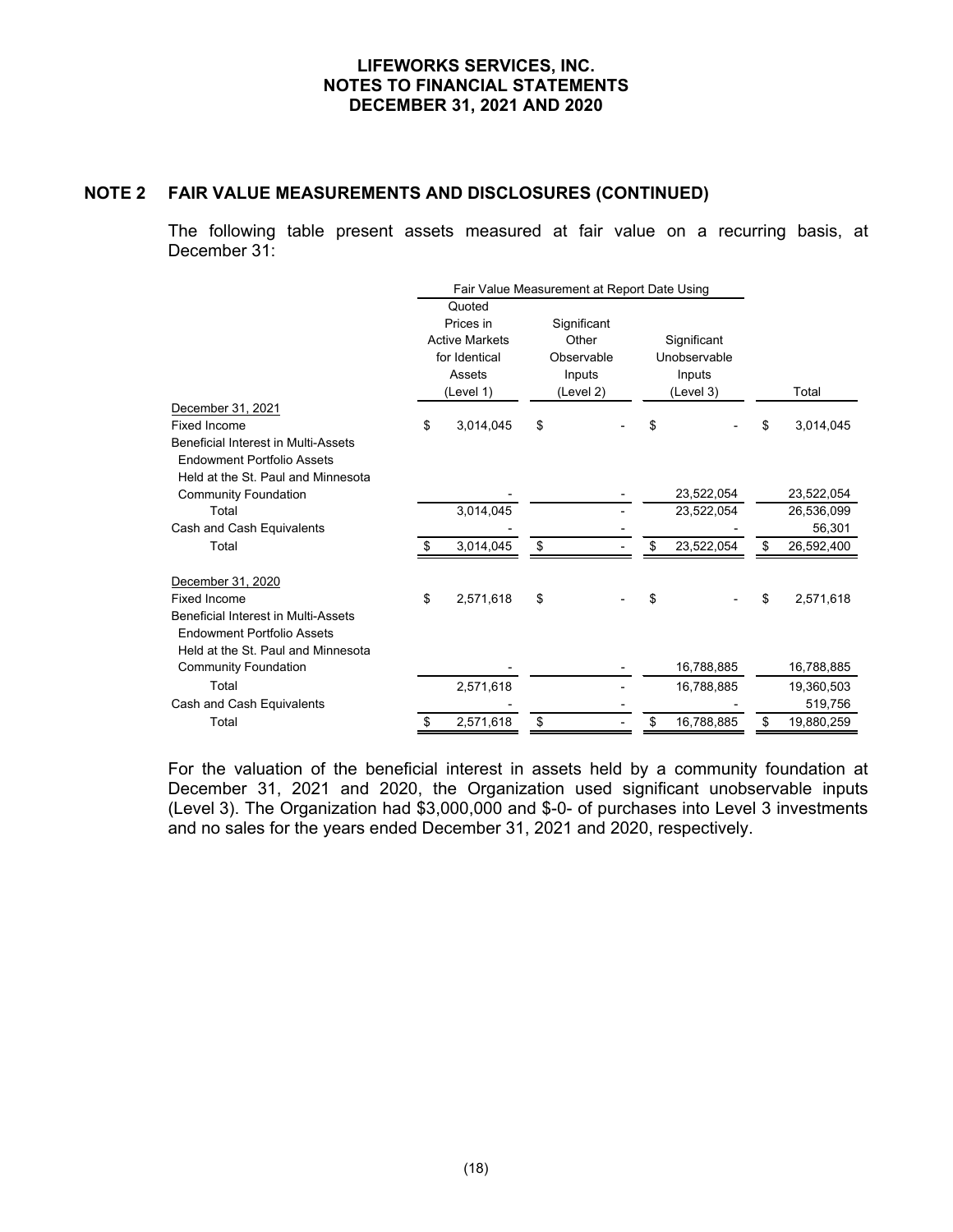### **NOTE 2 FAIR VALUE MEASUREMENTS AND DISCLOSURES (CONTINUED)**

The following table describes the valuation techniques used to calculate fair value for assets in Level 3. There were no changes in valuation techniques and related inputs from the prior year.

|                                    | Quantitative Information About Level 3 Fair Value Measurements |            |                          |
|------------------------------------|----------------------------------------------------------------|------------|--------------------------|
|                                    | Fair Value at                                                  | Principal  |                          |
|                                    | December 31,                                                   | Valuation  | Unobservable             |
| <b>Types of Assets</b>             | 2021                                                           | Technique  | Inputs                   |
| Beneficial Interest in Assets Held |                                                                | Fair Value | Value of                 |
| by a Community Foundation          | 23,522,054                                                     | of Assets  | <b>Underlying Assets</b> |
| Total                              | 23.522.054                                                     |            |                          |
|                                    | Fair Value at                                                  | Principal  |                          |
|                                    | December 31,                                                   | Valuation  | Unobservable             |
| <b>Types of Assets</b>             | 2020                                                           | Technique  | Inputs                   |
| Beneficial Interest in Assets Held |                                                                | Fair Value | Value of                 |
| by a Community Foundation          | 16,788,885                                                     | of Assets  | <b>Underlying Assets</b> |
| Total                              | 16,788,885                                                     |            |                          |

### **NOTE 3 PROMISES TO GIVE**

Unconditional promises to give at December 31 are as follows:

|                                            | 2021                     |  |       |
|--------------------------------------------|--------------------------|--|-------|
| <b>Operating Support</b>                   | 89.800                   |  | 4.583 |
| Less: Allowance for Uncollectible Promises |                          |  |       |
| Receivable                                 | $\overline{\phantom{0}}$ |  | -     |
| Promises to Give, Net                      | 89,800                   |  | 4.583 |

At December 31, 2021 and 2020, promises to give were expected to be collected within 12 months.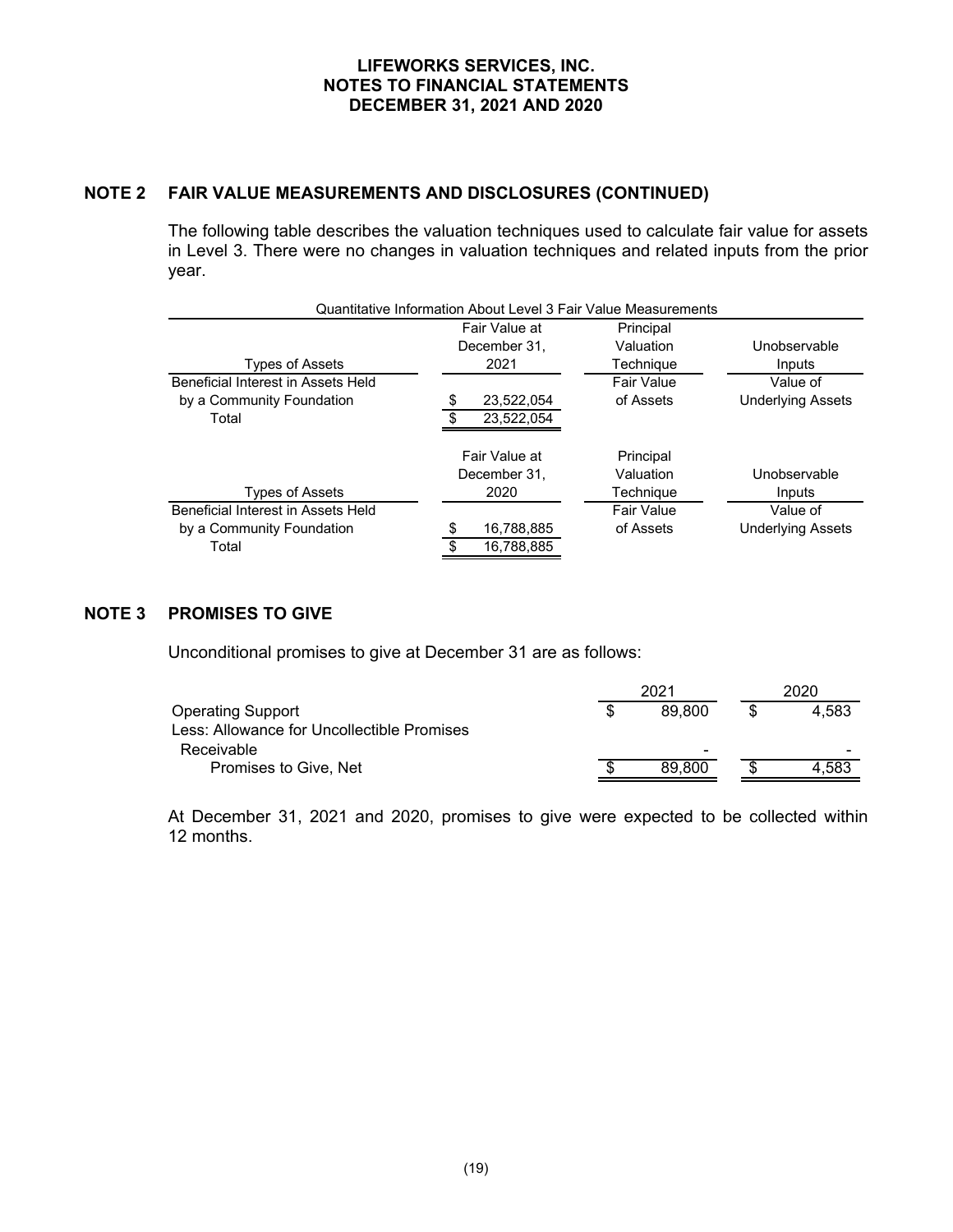### **NOTE 4 PROPERTY AND EQUIPMENT**

A summary of property and equipment at December 31 follows:

|                                | 2021 |           | 2020          |
|--------------------------------|------|-----------|---------------|
| Land                           | \$   | 556,228   | \$<br>556,228 |
| <b>Building</b>                |      | 2,803,340 | 2,803,340     |
| Leasehold Improvements         |      | 1,081,220 | 1,369,034     |
| <b>Vehicles</b>                |      | 1,082,329 | 1,237,582     |
| Furniture and Equipment        |      | 4,308,494 | 3,966,702     |
| Total                          |      | 9,831,611 | 9,932,886     |
| Less: Accumulated Depreciation |      | 6,544,219 | 6,639,437     |
| Property and Equipment, Net    |      | 3,287,392 | 3,293,449     |

### **NOTE 5 LINE OF CREDIT**

The Organization has a revolving line of credit available from a financial institution. The line of credit was entered into starting October 29, 2019 and was extended to May 31, 2023 and is limited to \$5,000,000 for the year. The credit line bears interest at a fluctuating rate determined by the financial institution and will bear an interest rate floor of 4.0%. The line is secured by general business assets, accounts receivable, and equipment. There was no outstanding balance as of December 31, 2021 and December 31, 2020. The line of credit requires compliance with certain financial and nonfinancial covenants.

### **NOTE 6 NOTES PAYABLE**

Notes payable consisted of the following:

| Description                                                                                                                                                                                                                                                                                         | 2021      | 2020      |
|-----------------------------------------------------------------------------------------------------------------------------------------------------------------------------------------------------------------------------------------------------------------------------------------------------|-----------|-----------|
| Education facilities revenue bond with the city of<br>Apple Valley assigned to Minnesota Bank & Trust;<br>payments due in monthly installments of \$13,508,<br>including interest at 3.3% beginning January 1, 2017;<br>maturing December 1, 2021. Secured by a mortgage<br>and security agreement. |           | 1,493,524 |
| Refinanced note payable with the Minnesota Bank & Trust<br>with payments due in monthly installments of \$18,671,<br>including interest at 3.0% beginning August 15, 2021;<br>maturing August 15, 2028. Secured by a mortgage<br>and security agreement.                                            | 1,353,632 |           |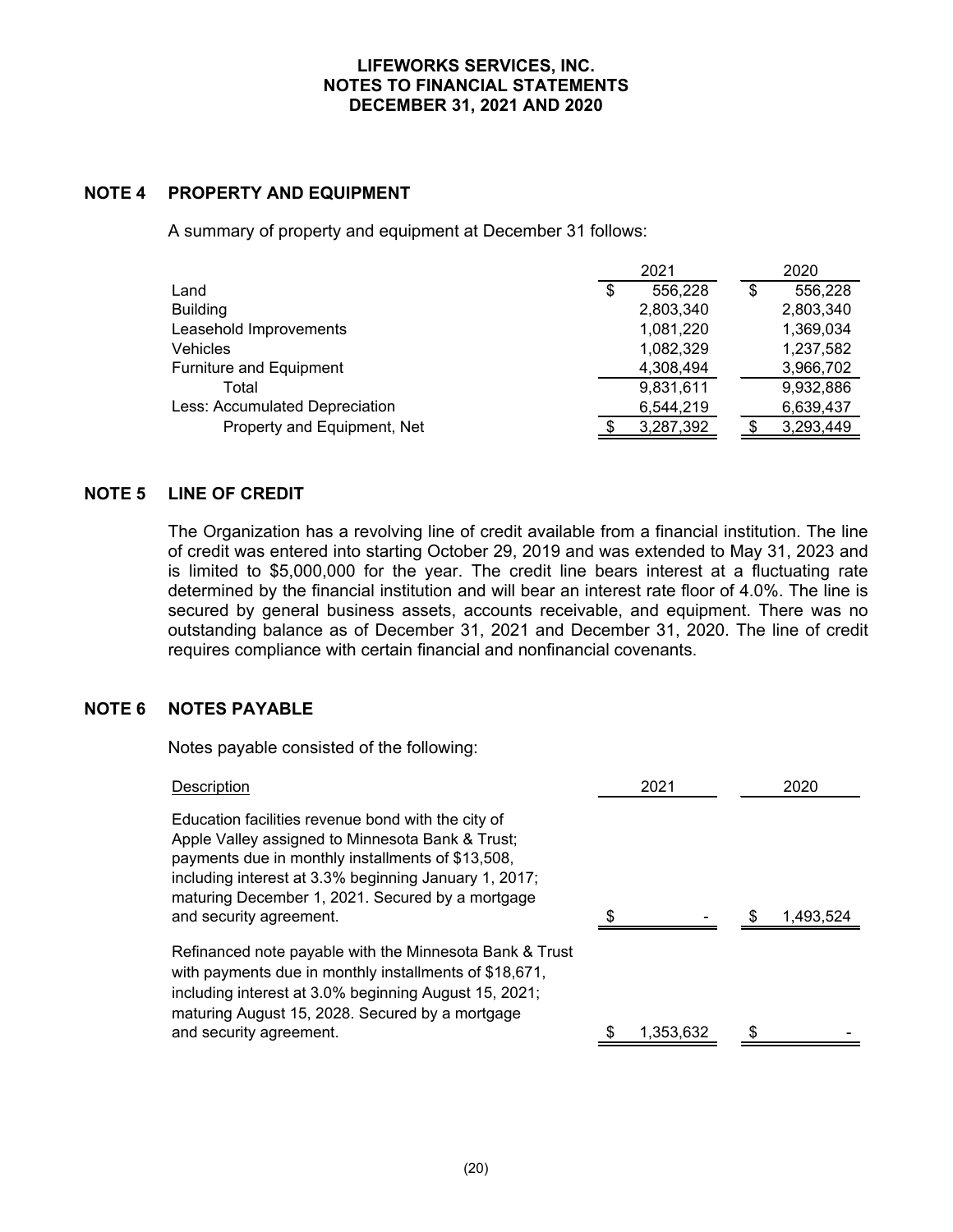### **NOTE 6 NOTES PAYABLE (CONTINUED)**

Future maturities of notes payable are as follows:

| Year Ending December 31, | Amount        |  |  |
|--------------------------|---------------|--|--|
| 2022                     | \$<br>185,446 |  |  |
| 2023                     | 191,166       |  |  |
| 2024                     | 196,982       |  |  |
| 2025                     | 203,138       |  |  |
| 2026                     | 209,404       |  |  |
| Thereafter               | 367,496       |  |  |
| Total                    | 1,353,632     |  |  |

### **NOTE 7 LEASES**

The Organization leases space and some equipment for its operations under operating leases with payments ranging from \$1,500 to \$24,128 per month. In addition to monthly rent payments, some of the leases require the Organization to pay real estate taxes, insurance, and other occupancy costs. The lease agreements' ending dates vary through March 31, 2023.

Certain leases include escalating rent payments. The leases have been accounted for utilizing the straight-line method and rent expense has been spread evenly over the life of the lease. The difference between the actual rent payments on these leases compared to the straight-line rent expense amount has been recognized on the statements of financial position as deferred leases.

Future minimum lease payments for the operating leases are as follows:

| Year Ending December 31, | Amount  |  |  |
|--------------------------|---------|--|--|
| 2022                     | 377.506 |  |  |
| 2023                     | 53,950  |  |  |
| Total                    | 431.456 |  |  |

On March 9, 2022, the Organization entered into a new lease agreement for office space. The lease begins on July 1, 2022, and terminates on November 30, 2029. The monthly payments under the new lease range from \$7,991 to \$10,423 per month, with the first five months with \$-0- rent due.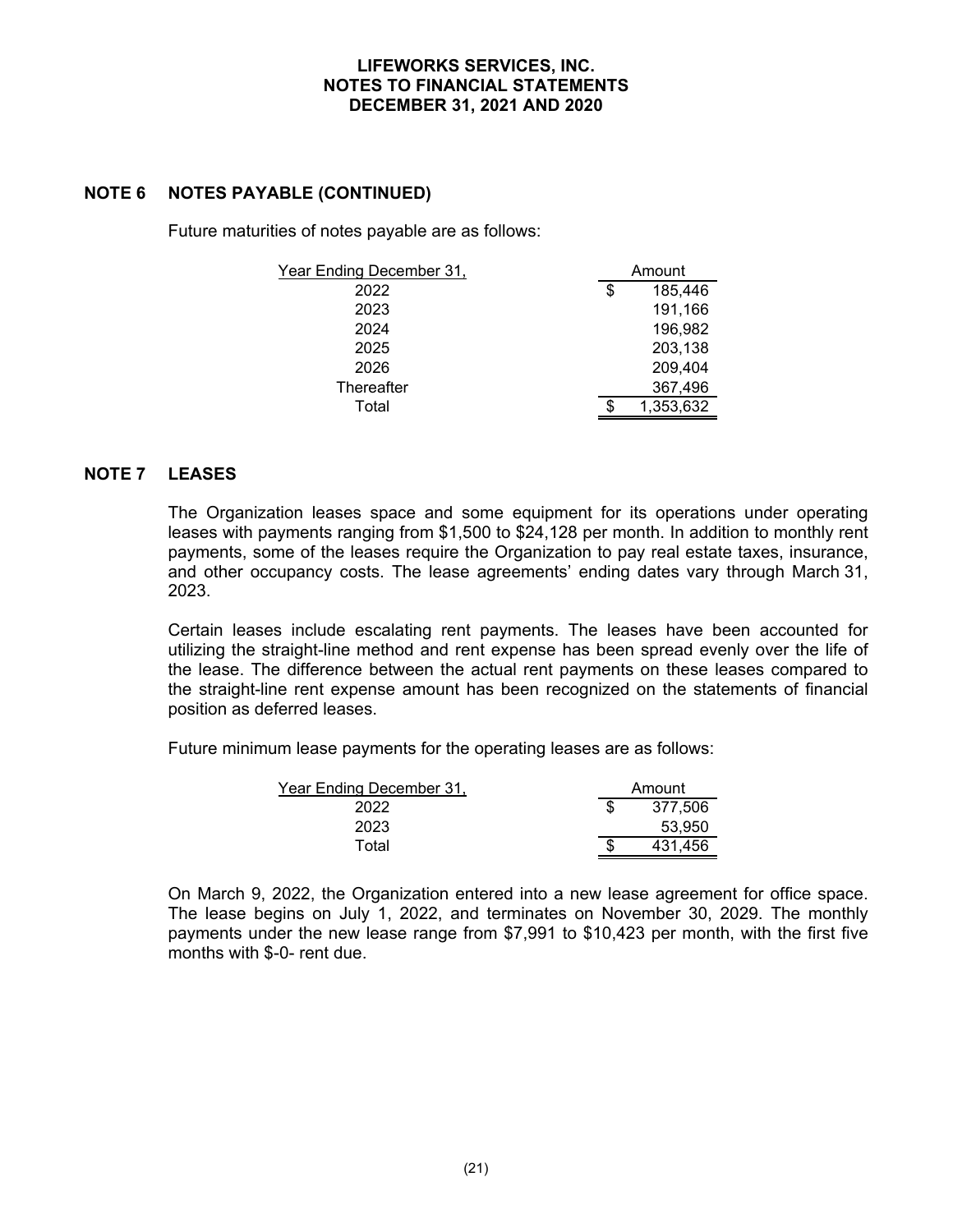### **NOTE 8 DONATED GOODS AND SERVICES**

Donations of goods and services are used to support program services and are stated based on a good faith estimate of the value of goods or services.

|                                 | Year Ended December 31, 2021 |                 |    |                              |    |             |               |
|---------------------------------|------------------------------|-----------------|----|------------------------------|----|-------------|---------------|
|                                 |                              | Program         |    |                              |    |             |               |
|                                 |                              | Services        |    | Administration               |    | Development | Total         |
| <b>Professional Fees</b>        | \$                           |                 | \$ | 80,476                       | \$ |             | \$<br>80,476  |
| Program Supplies and Activities |                              | 500             |    |                              |    |             | 500           |
| <b>Wireless Communications</b>  |                              |                 |    | 13,830                       |    |             | 13,830        |
| Advertisement                   |                              |                 |    | 510,703                      |    |             | 510,703       |
| Other                           |                              |                 |    | 62,391                       |    |             | 62,391        |
| Total                           | \$                           | 500             | \$ | 667,400                      | \$ |             | \$<br>667,900 |
|                                 |                              | Program         |    | Year Ended December 31, 2020 |    |             |               |
|                                 |                              | <b>Services</b> |    | Administration               |    | Development | Total         |
| <b>Professional Fees</b>        | \$                           |                 | \$ | 60,679                       | \$ |             | \$<br>60,679  |
| Program Supplies and Activities |                              | 13,632          |    |                              |    |             | 13,632        |
| <b>Wireless Communications</b>  |                              |                 |    | 64,621                       |    |             | 64,621        |
| Advertisement                   |                              |                 |    | 259,124                      |    |             | 259,124       |
| Other                           |                              |                 |    | 3,232                        |    |             | 3,232         |
| Total                           | \$                           | 13,632          | \$ | 387,656                      | \$ |             | \$<br>401,288 |

Three volunteers contributed approximately 1,945 hours of service to Lifeworks during 2021, and 26 volunteers contributed approximately 1,811 hours of service to Lifeworks during 2020.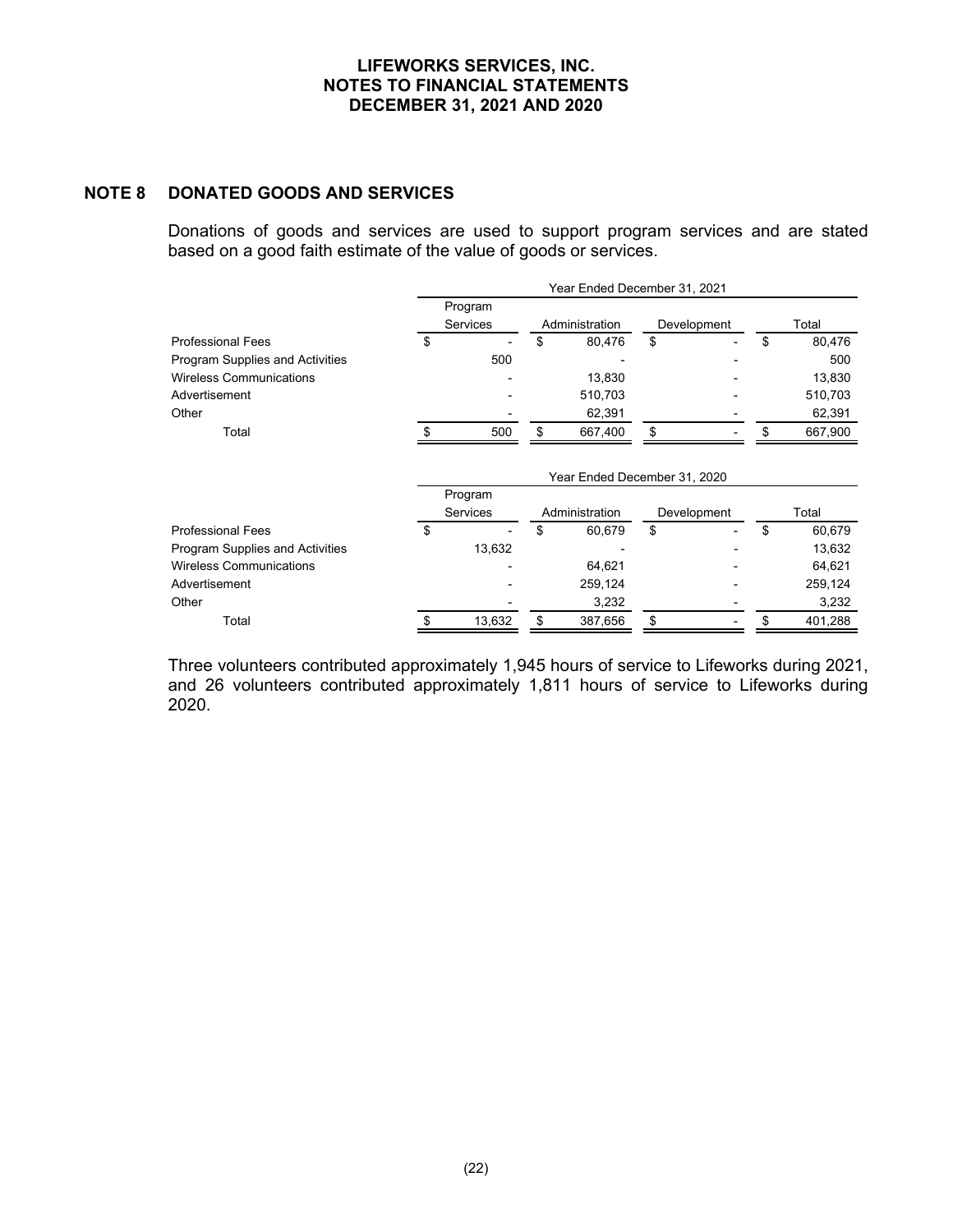### **NOTE 9 DONOR-RESTRICTED NET ASSETS**

Donor-restricted net assets at December 31 consist of:

|                   |     | 2021   |       |  |  |
|-------------------|-----|--------|-------|--|--|
| 2021 Annual Event | ۰D. | $\sim$ | 5.500 |  |  |
| 2022 Annual Event |     | 27.300 | -     |  |  |
| Total             |     | .300   | 5.50C |  |  |

Net assets were released from restrictions as follows during the years ended December 31:

|                   | 2021                     |   | 2020    |  |  |
|-------------------|--------------------------|---|---------|--|--|
| 2021 Annual Event | $\sim$                   |   | 169,500 |  |  |
| 2022 Annual Event | 5.500                    |   |         |  |  |
| Navigation        | $\overline{\phantom{0}}$ |   | 40.000  |  |  |
| Total             | 5.500                    | w | 209,500 |  |  |

### **NOTE 10 COLLECTIVE BARGAINING AGREEMENT**

A portion of Lifeworks' employees are covered by collective bargaining agreements. The most recent agreement between SEIU Healthcare Minnesota and the state of Minnesota (the fiscal service union employees) was in effect from July 1, 2021 through June 30, 2023. As of December 31, 2021 and 2020, approximately 42% and 43% of the Organization's employees were represented by this collective bargaining agreement, respectively.

### **NOTE 11 RETIREMENT BENEFITS**

Lifeworks has a defined contribution salary deferral plan. Employees are eligible to participate in this 403(b) plan maintained by the Organization any time after their date of hire.

For eligible employees, the Organization intends to continue to provide a 3% contribution as a discretionary contribution under the 403(b) retirement plan, as well as contribute annually a 100% matching contribution on the eligible nonunion employee's elective deferral contributions to the 403(b) retirement plan, up to a maximum of 4% of the employee's compensation. The Organization's contributions to the 403(b) retirement plan is fully vested after three years of employment.

Employer contributions to the plans, for employees, were \$473,597 and \$452,735 for 2021 and 2020, respectively.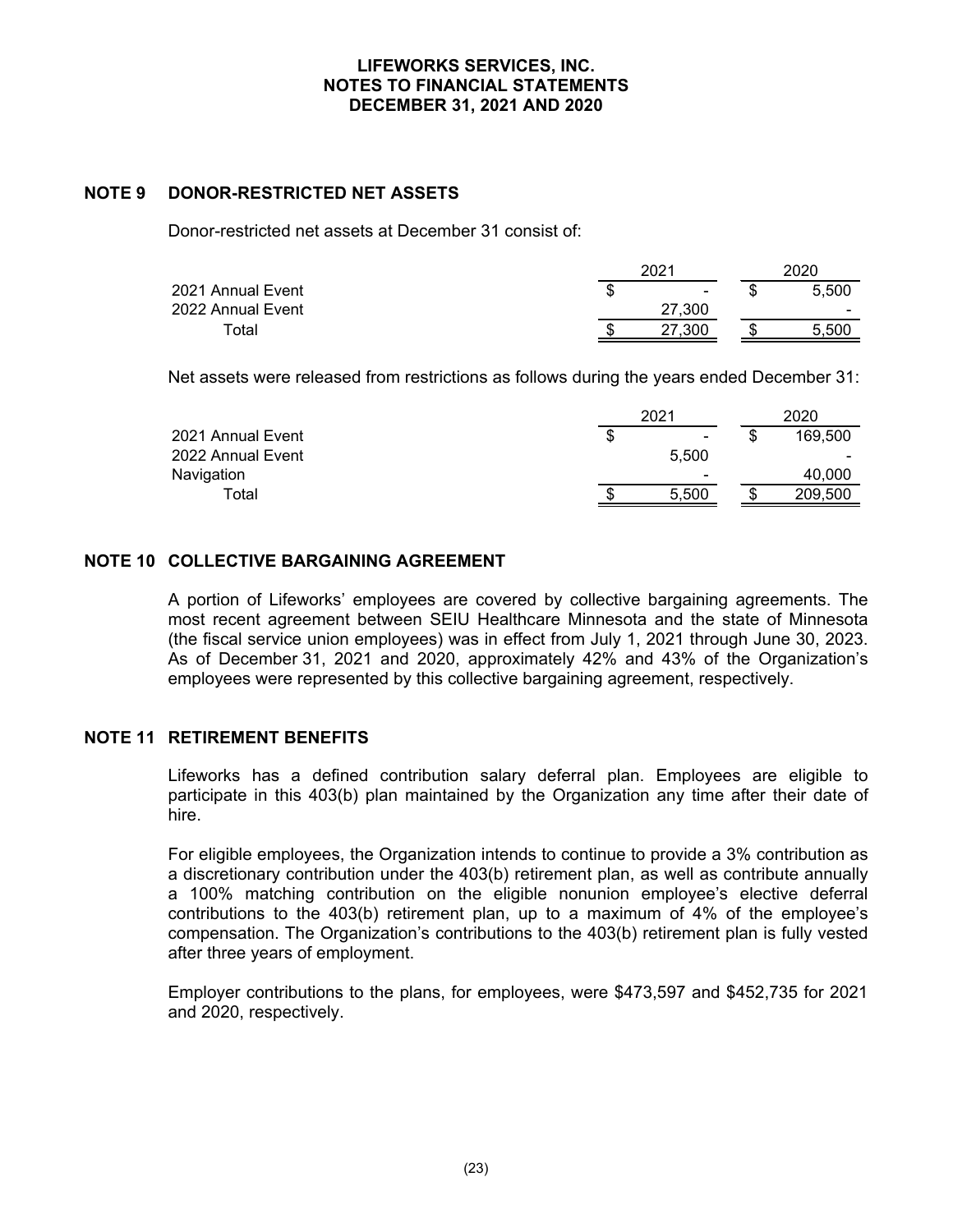#### **NOTE 12 DEFERRED COMPENSATION**

The Organization has a deferred compensation agreement with select highly compensated employees which calls for the Organization to fund an IRC Section 457(b) deferred compensation plan. Deferred compensation of up to 7% of the employee's salary contract or the maximum limitation allowed pursuant to Section 457(b) of the IRC, is paid to fund annuity contracts. These 457(b) deferred compensation plans were fully funded as of December 31, 2021 and 2020. Deferred compensation payments and expense under the agreement were \$45,722 and \$50,668 for 2021 and 2020, respectively.

### **NOTE 13 CONCENTRATIONS**

The Organization receives a substantial amount of its support and revenue from Medicaid which made up 95% and 93% of revenue (excluding investment income) in 2021 and 2020, respectively. A significant reduction in the level of revenue received by Medicaid may have an effect on the Organization's ability to continue its programs and activities.

### **NOTE 14 CONTINGENCIES**

Lifeworks Fiscal and In-Home Service programs provide in-home personal care and fiscal intermediary services to allow individuals to continue living at home. A majority of this funding is provided by the state of Minnesota's medical assistance waiver program. Lifeworks' role is to manage the employment, training, payroll services, and reimbursements of qualified expenses within a client's approved plan including billing the state, county, or insurance companies for those services. If Lifeworks inadvertently approves expenses that are later denied for reimbursement, Lifeworks could be at risk for payment of these services. Revenue related to this program totaled \$71,496,371 and \$65,712,955 for 2021 and 2020, respectively. Administrative fees were allocated to the program of \$3,584,224 and \$3,022,307 for 2021 and 2020, respectively.

#### **NOTE 15 RELATED PARTY TRANSACTION**

During the year ended December 31, 2021, Lifeworks entered into a Membership Agreement with Altair ACO, a Minnesota nonprofit corporation. Altair ACO had been operating under the name Altair as an unincorporated association pursuant to the terms of a Memorandum of Understanding most recently dated January 1, 2020. Lifeworks entered into the Membership Agreement with other nonprofit organizations to improve quality and effectiveness of services provided to people with disabilities in Minnesota and pursue initiatives to create the best integrated models of care.

Under the membership agreement, Lifeworks appoints its chief executive officer to represent Lifeworks as a board member of the Altair ACO. This member has voting rights. During the years ended December 31, 2021 and 2020, Lifeworks paid dues of \$47,536 and \$37,536, respectively.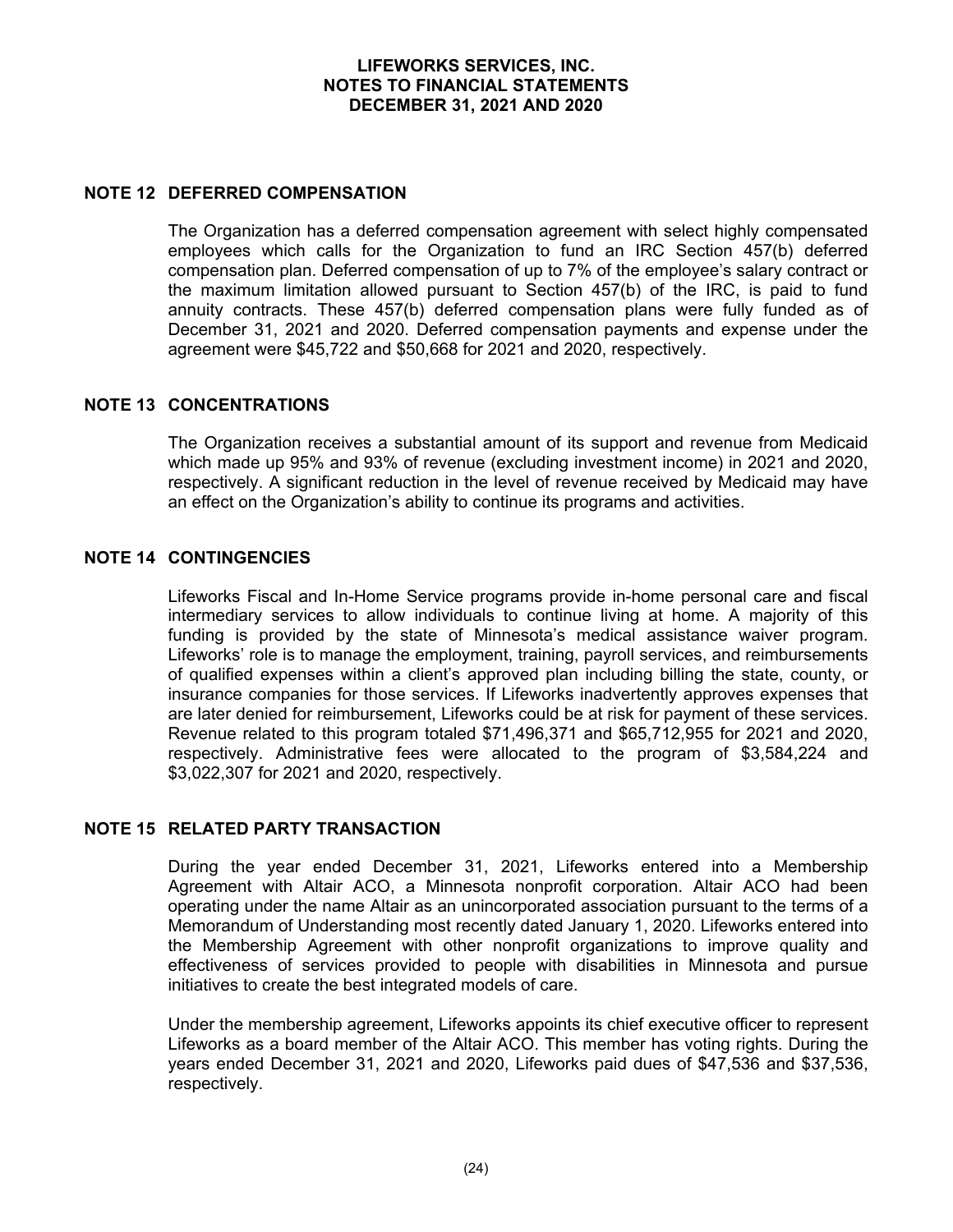#### **NOTE 16 LIQUIDITY AND AVAILABILITY**

As part of the Organization's liquidity management, it invests cash in excess of daily requirements in short- and long-term investment vehicles. Occasionally, the board designates a portion of any operating surplus to its operating reserve, which was \$26,592,400 and \$19,880,259 as of December 31, 2021 and 2020, respectively. The target minimum board-designated financial asset is equal to 60 days of average projected operating costs not to fall below any contractual minimum net asset requirement. There are established board-designed funds where the governing board has the objective of setting funds aside to be drawn upon in the event of unforeseen shortfalls. Funds may be used for one-time, nonrecurring expenses to build long-term capacity, such as staff development, research and development or investment in infrastructure. Funds are not intended to replace a permanent loss of funds or eliminate an ongoing budget gap. In the event the need arises to utilize the board-designated funds for liquidity purposes, the funds could be drawn upon through board resolution. In the event of an unanticipated liquidity need, the Organization could draw upon its \$5 million of available line of credit (as further discussed in Note 5).

The Organization's financial assets due within one year of the balance sheet date for general expenditures are as follows:

|                                             | 2021            | 2020            |
|---------------------------------------------|-----------------|-----------------|
| Cash and Cash Equivalents                   | \$<br>5,022,374 | \$<br>7,502,131 |
| Accounts Receivable, Net of Allowance       | 6,311,171       | 6,652,618       |
| Promises to Give, Net of Allowance          | 89,800          | 4,583           |
| Investments                                 | 3,070,346       | 3,091,374       |
| Beneficial Interests in Assets Held by a    |                 |                 |
| <b>Community Foundation</b>                 | 23,522,054      | 16,788,885      |
| Total                                       | 38,015,745      | 34,039,591      |
| Less: Restricted Net Assets Unavailable for |                 |                 |
| <b>General Expenditures</b>                 | (27, 300)       | (5,500)         |
| Less: Board-Designated Funds                | (26,592,400)    | (19,880,259)    |
| Financial Assets Available Within One       |                 |                 |
| Year for General Expenditures               | 11,396,045      | 14, 153, 832    |